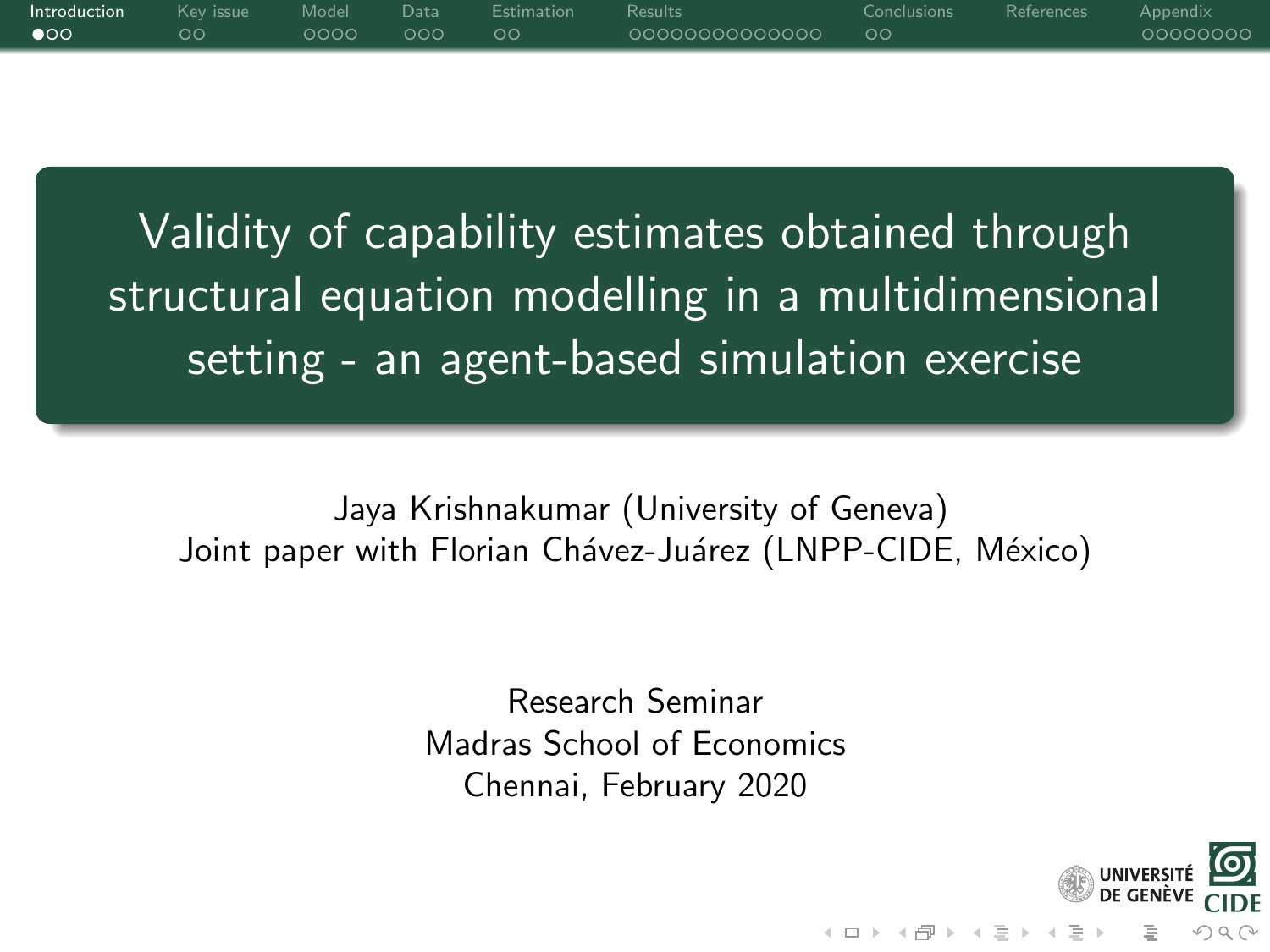| Introduction          | Key issue | Model | Data | <b>Estimation</b> | <b>Results</b> | <b>Conclusions</b> | References | Appendix |
|-----------------------|-----------|-------|------|-------------------|----------------|--------------------|------------|----------|
| $\circ \bullet \circ$ | oс        | 0000  | 000  | ಂ                 | 0000000000000  | ಂ                  |            | 00000000 |
| Overview              |           |       |      |                   |                |                    |            |          |

- How do we evaluate the performance of structural equation models regarding capability 'measures' when we do not observe the true capabilities?
- In Krishnakumar and Chávez-Juárez (2016) we simulated an artificial world using agent-based modelling techniques, thus generating the true capabilities along with other variables needed for the evaluation exercise.
- However, this study only concerned a single dimension (education).
- In this study, we enhance this first attempt by:
	- 1. moving from 1 to 3 dimensions: education, health, social relations
	- 2. bringing the simulated world closer to reality by using real world data to feed the model
- Our results show that the SEM approach yields very good estimates of capabilities (correlation with true capabilities above 0.8), thus reconfirming our previous result in a multidimensional setting
- We also find that the performance of SEM is better than that of individual single-dimensional models.

 $OQ$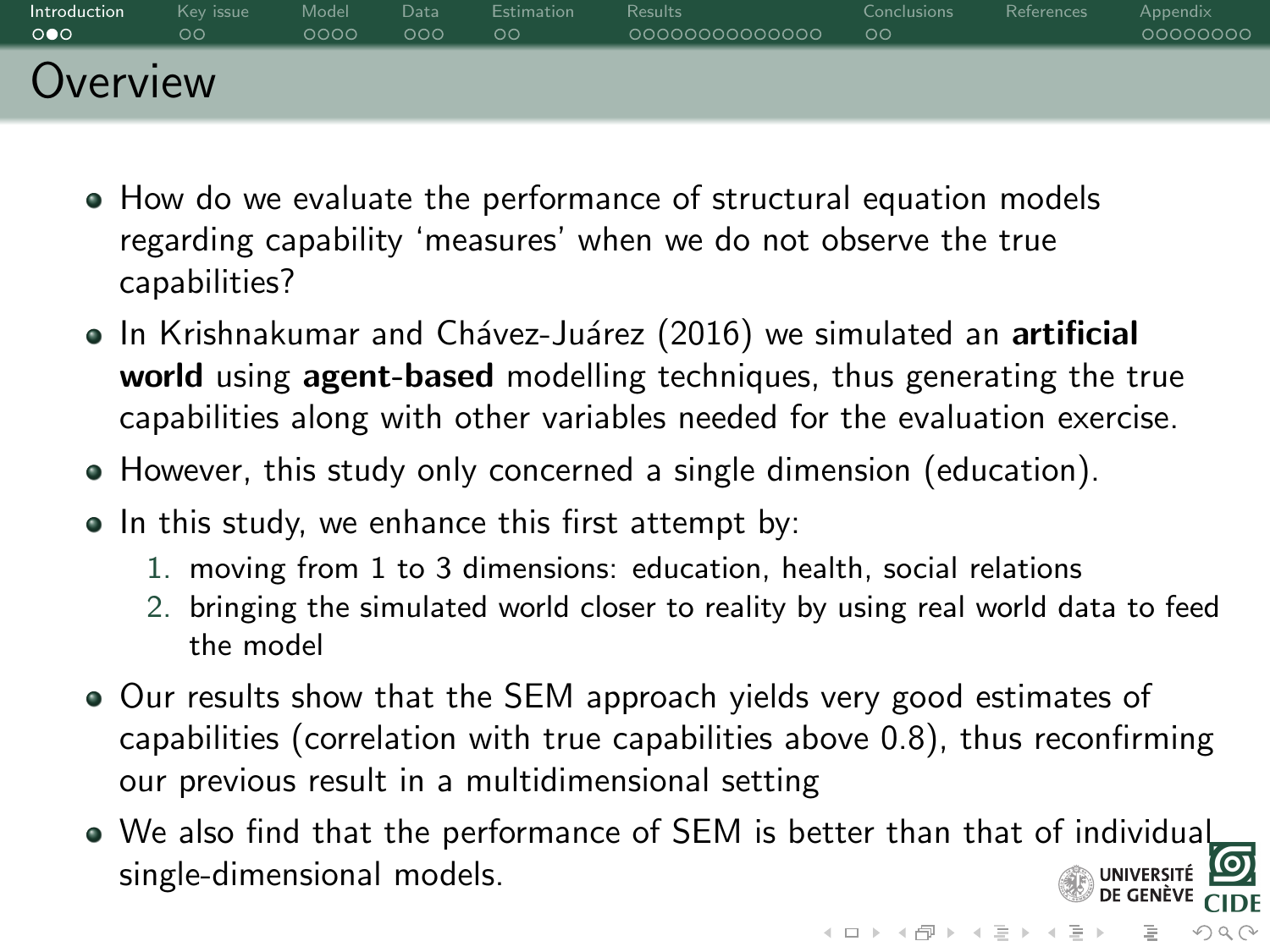| Introduction | Key issue | Model | Data | <b>Estimation</b> | <b>Results</b> | Conclusions | References | Appendix |
|--------------|-----------|-------|------|-------------------|----------------|-------------|------------|----------|
| 000          | ಂ         | 0000  | 000  | $\circ \circ$     | 0000000000000  | $\circ$     |            | 00000000 |
| Outline      |           |       |      |                   |                |             |            |          |

- **0** [Overview](#page-0-0)
- **2** [The key issue](#page-3-0)
- **3** [ABM](#page-7-0)
- **4** [Data obtained from the model](#page-11-0)
- **6** [The econometric model](#page-14-0)
- **6** [Results](#page-16-0)
- **O** [Conclusions](#page-30-0)
- **8** [Appendix](#page-36-0)

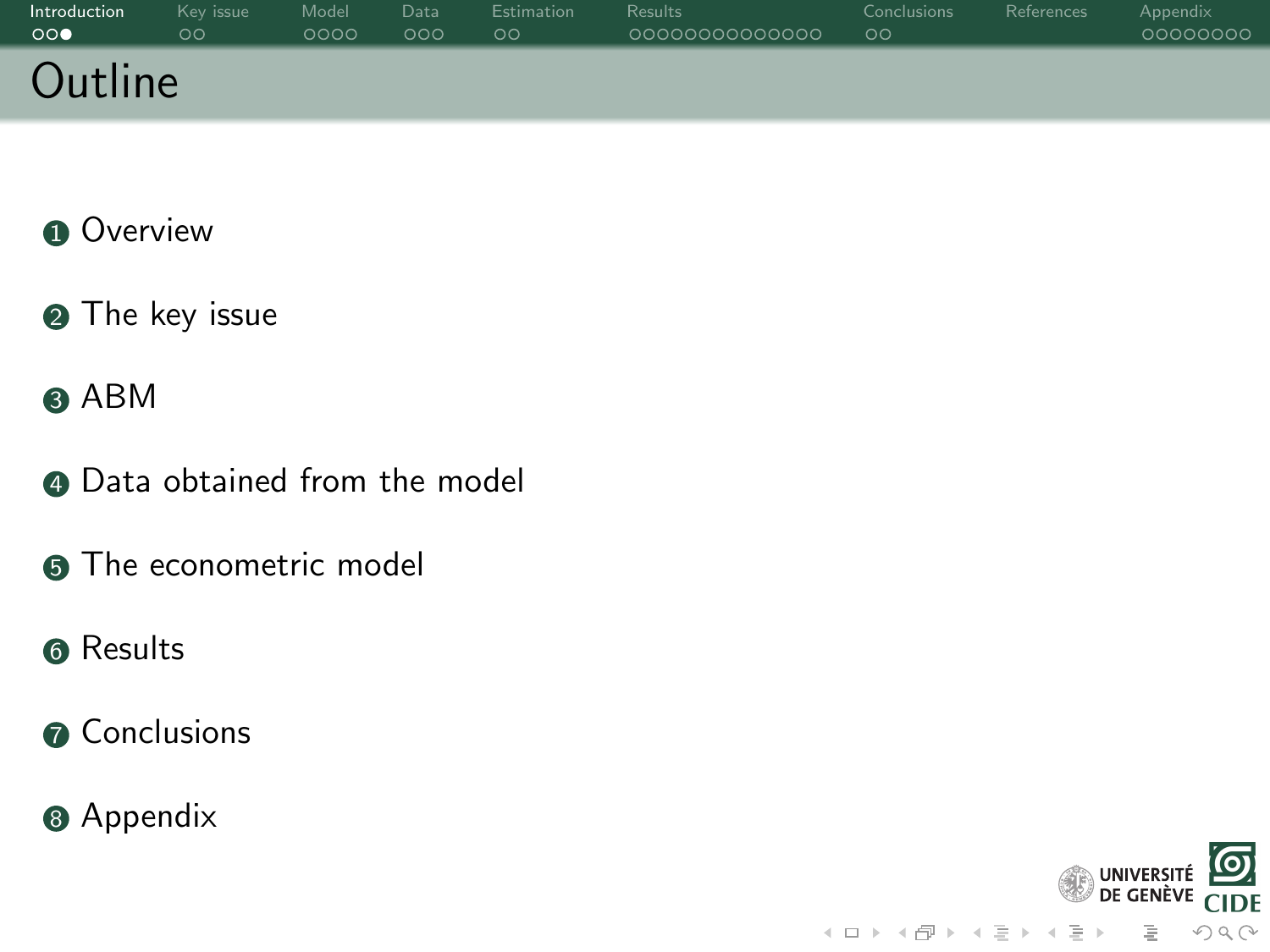<span id="page-3-0"></span>

- One of the key challenges of the Capability Approach is its operationalisation: how can we get empirical measures of capabilities?
- Difficulty: Capabilities are hard to observe, and hence there are no 'true' values to which any estimates/measures can be compared to test their validity.
- Our approach: We simulate a world with various agents and heterogeneous behaviours. This enables us to obtain data on both observable and unobservable variables (viz. capabilities). We can then evaluate any technique against the true (generated) capability values.
- Our techniques:
	- Agent-based models to simulate the world
	- Structural equations models to estimate capabilities

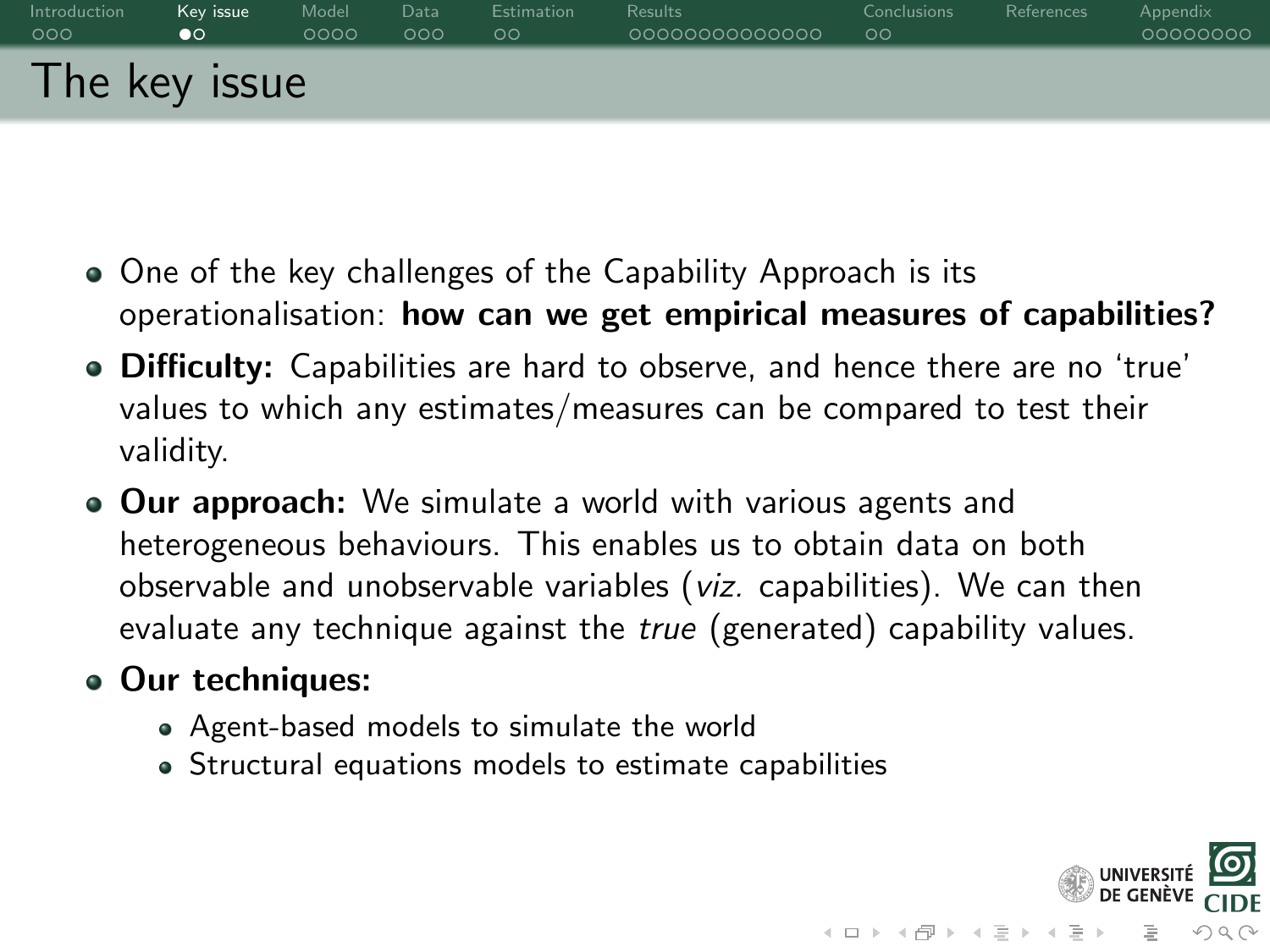



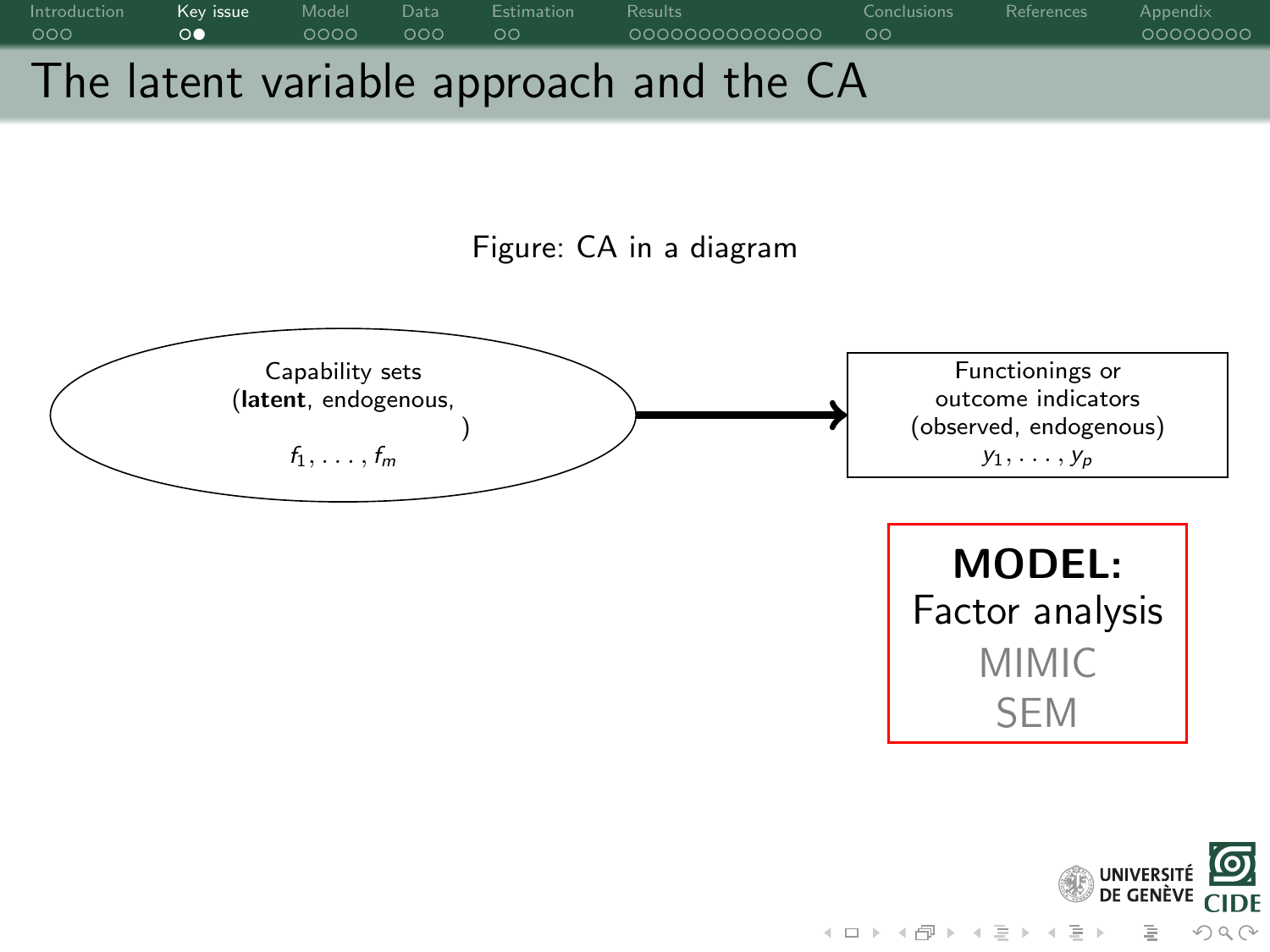





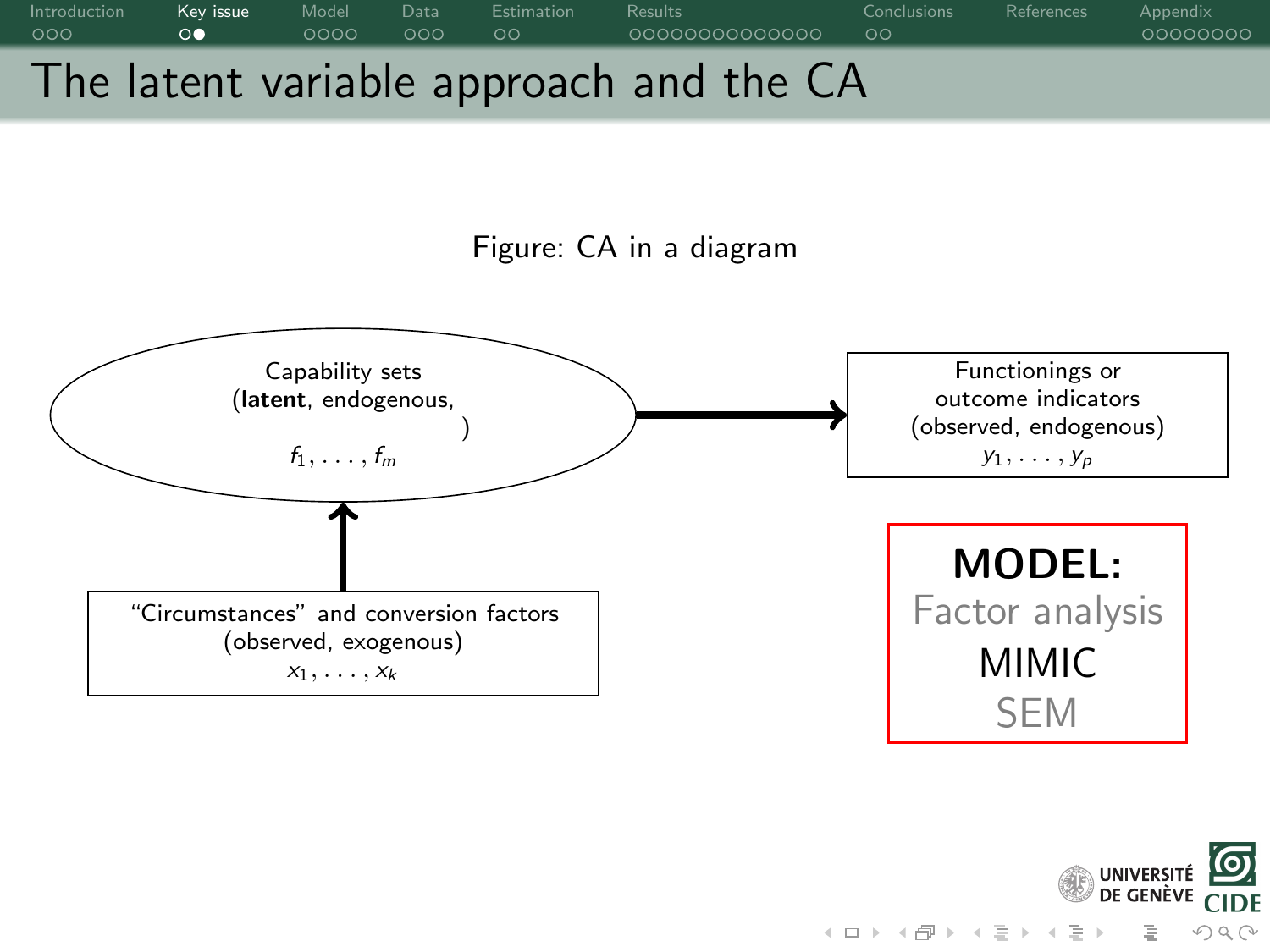



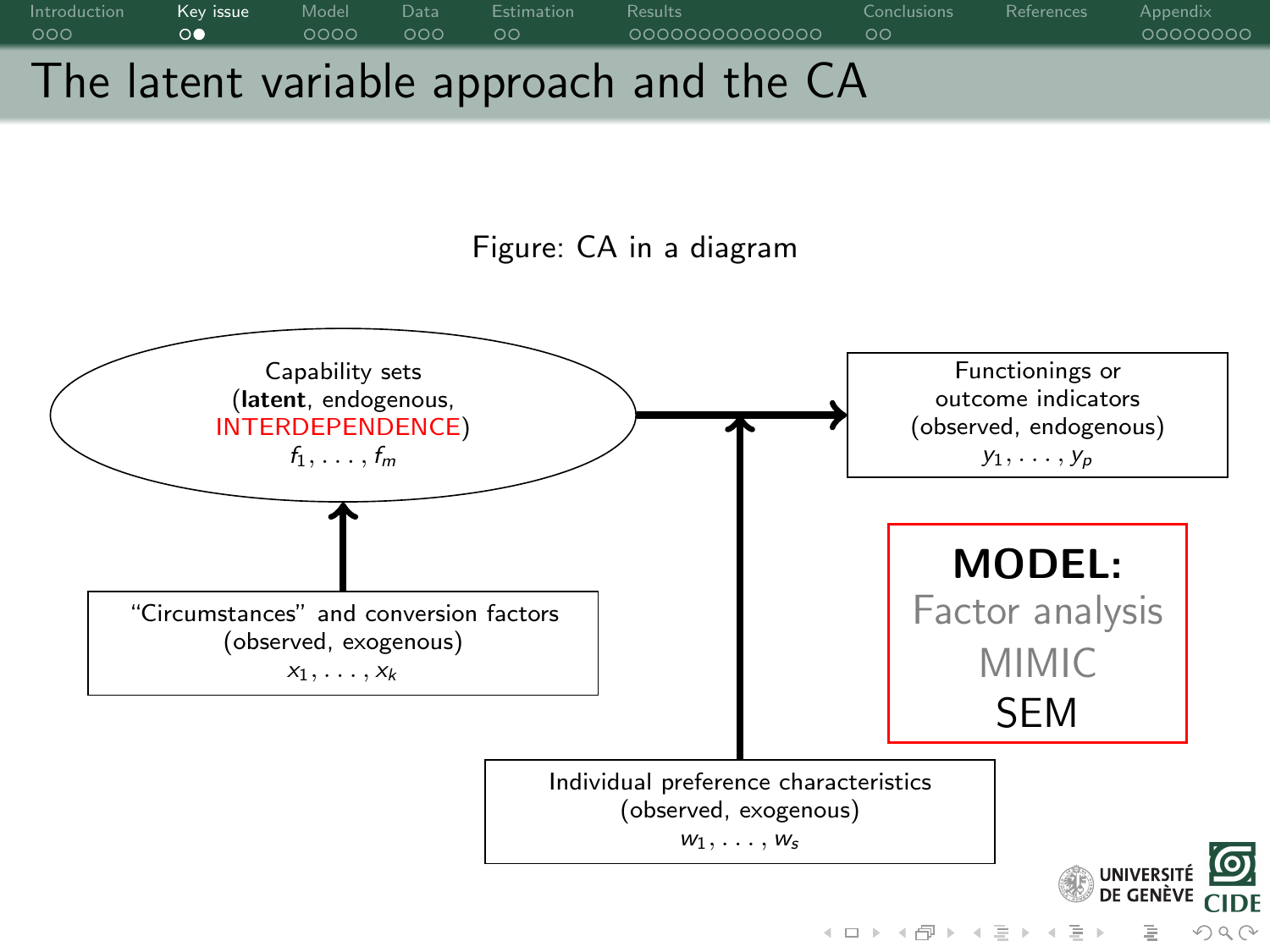<span id="page-7-0"></span>

Agent Based Model

- Initialised and calibrated with survey data from Mexico
	- We use 4 types of localities (Capital city, Large city, Small city and Village) with characteristics estimated using data (e.g. density of schools)
	- Survey data on education, type of education, IQ, family structure etc.
- Focus on three dimensions: education, health and social networks
- Once initialised, in each period a series of processes take place, generating endogenously all values of the model.
- Several processes (next slide) are directly calibrated on data:
	- Fertility rates estimated based on age and education level of the mother
	- Health shocks: partially calibrated with survey data
	- Partner search: calibrated with survey data
	- Wage level estimated through modified Mincer equations and heterogeneous across locality types.

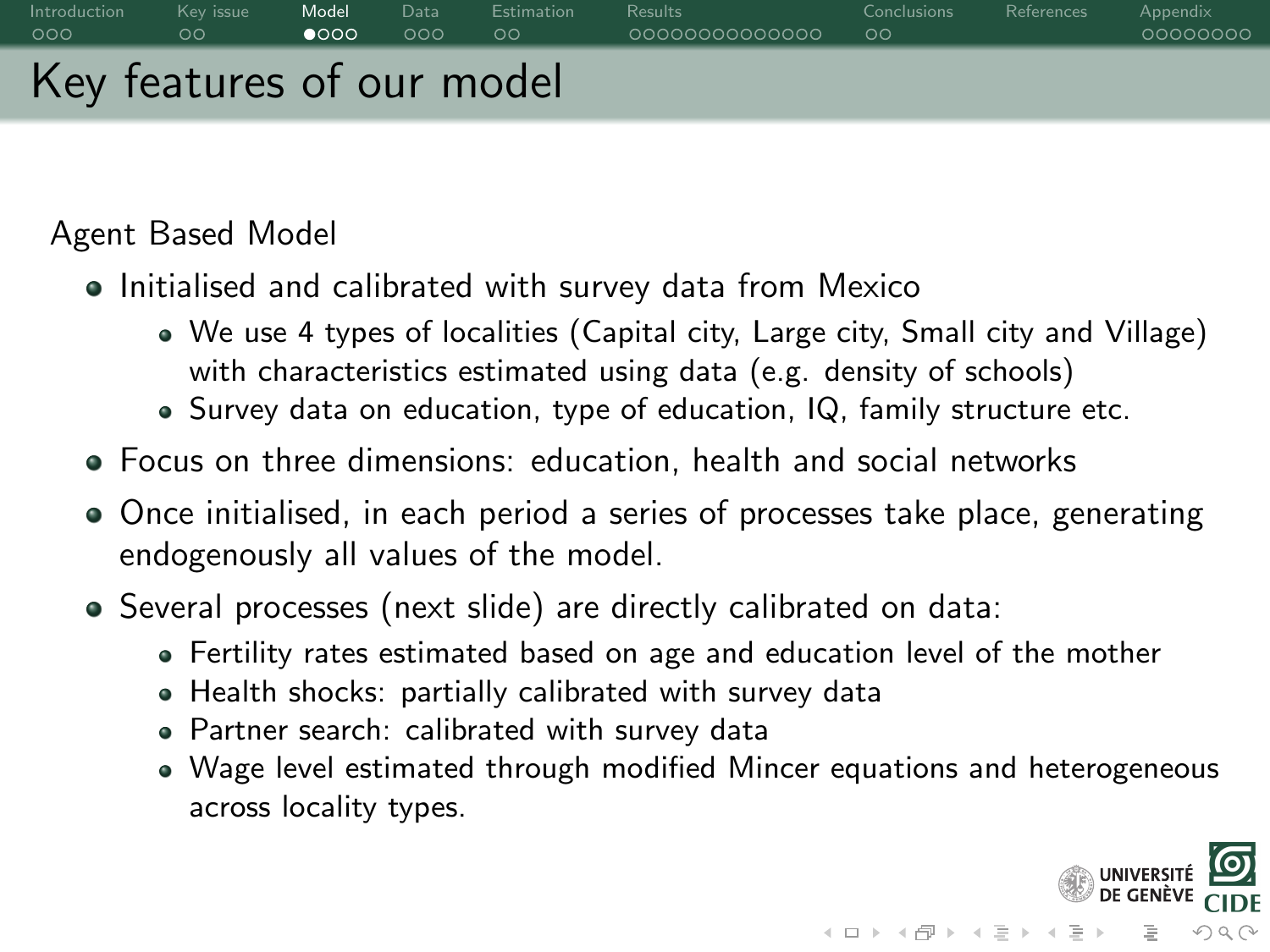# [Introduction](#page-0-0) Key issue **[Model](#page-7-0)** [Data](#page-11-0) [Estimation](#page-14-0) [Results](#page-16-0) [Conclusions](#page-30-0) [References](#page-35-0) [Appendix](#page-36-0) Main processes taking place each period

- 1 Procreation based on empirical evidence
- 2 Health shocks affecting individual with a calibrated probablity.
- 3 For each enrolled child we determine if he/she passes the grade or not.
- 4 Mating process for all eligible individuals
- 5 Families receive their labour income (based on data)
- 6 The family decides how to use the resources. They can spend it for health recovery, investment in schooling of children, consumption or save it for the next period. The decision making process is based on a priority approach rather than a utility maximisation.
- 7 The **social network** of each individual is built at school, where grademates might enter the social network and the longer they stay together at school, the more likely the relationship will last for their whole life.

 $\mathcal{A} \equiv \mathcal{F} \times \{ \frac{\partial \mathcal{F}}{\partial \mathcal{F}} \} \times \{ \frac{\partial \mathcal{F}}{\partial \mathcal{F}} \} \times \{ \frac{\partial \mathcal{F}}{\partial \mathcal{F}} \}$ 

 $OQ$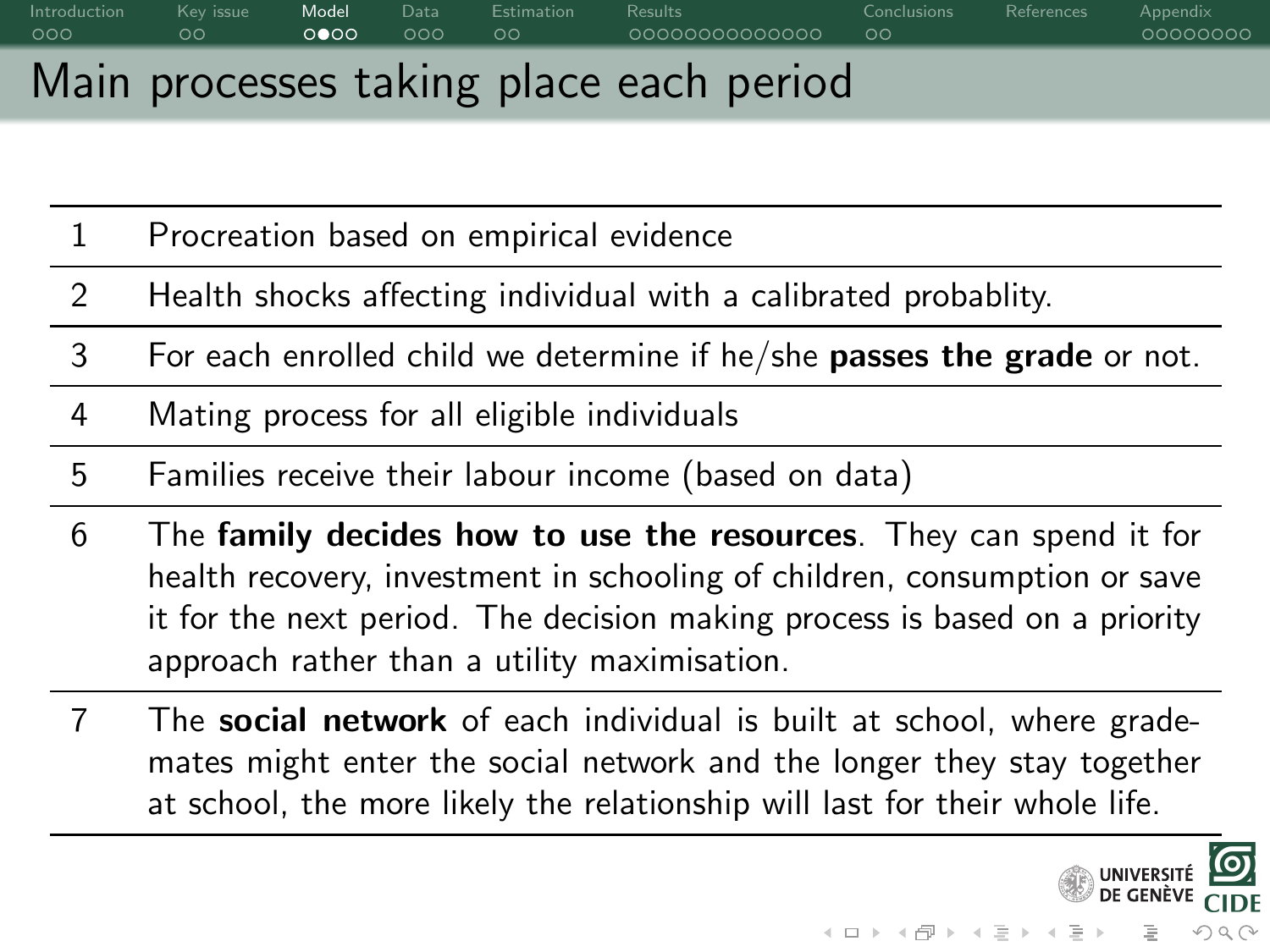





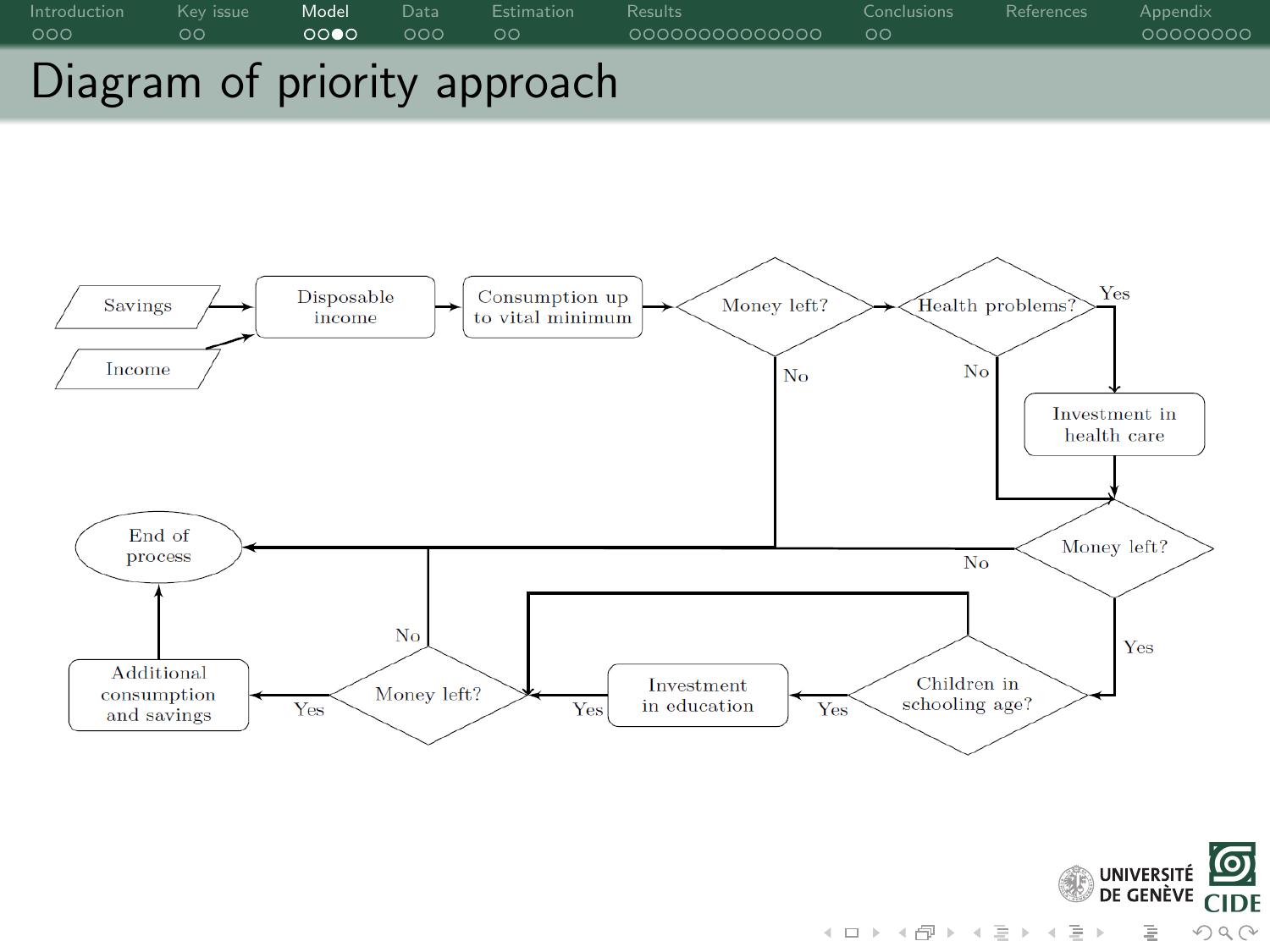# [Introduction](#page-0-0) Key issue **[Model](#page-7-0)** [Data](#page-11-0) [Estimation](#page-14-0) [Results](#page-16-0) [Conclusions](#page-30-0) [References](#page-35-0) [Appendix](#page-36-0) Relationship among dimensions in our model

According to the processes implemented in the model, we might expect to have the following relationships across dimensions:



- Family background directly affects the ability to invest in health and education: family background  $\rightarrow$  health and education
- Passing grades at school depends on the health status health  $\rightarrow$  education

 $\mathcal{A} \equiv \mathcal{F} \times \{ \frac{\partial \mathcal{F}}{\partial \mathcal{F}} \} \times \{ \frac{\partial \mathcal{F}}{\partial \mathcal{F}} \} \times \{ \frac{\partial \mathcal{F}}{\partial \mathcal{F}} \}$ 

 $OQ$ 

 $\bullet$  The social network is formed at school: education  $\rightarrow$  social network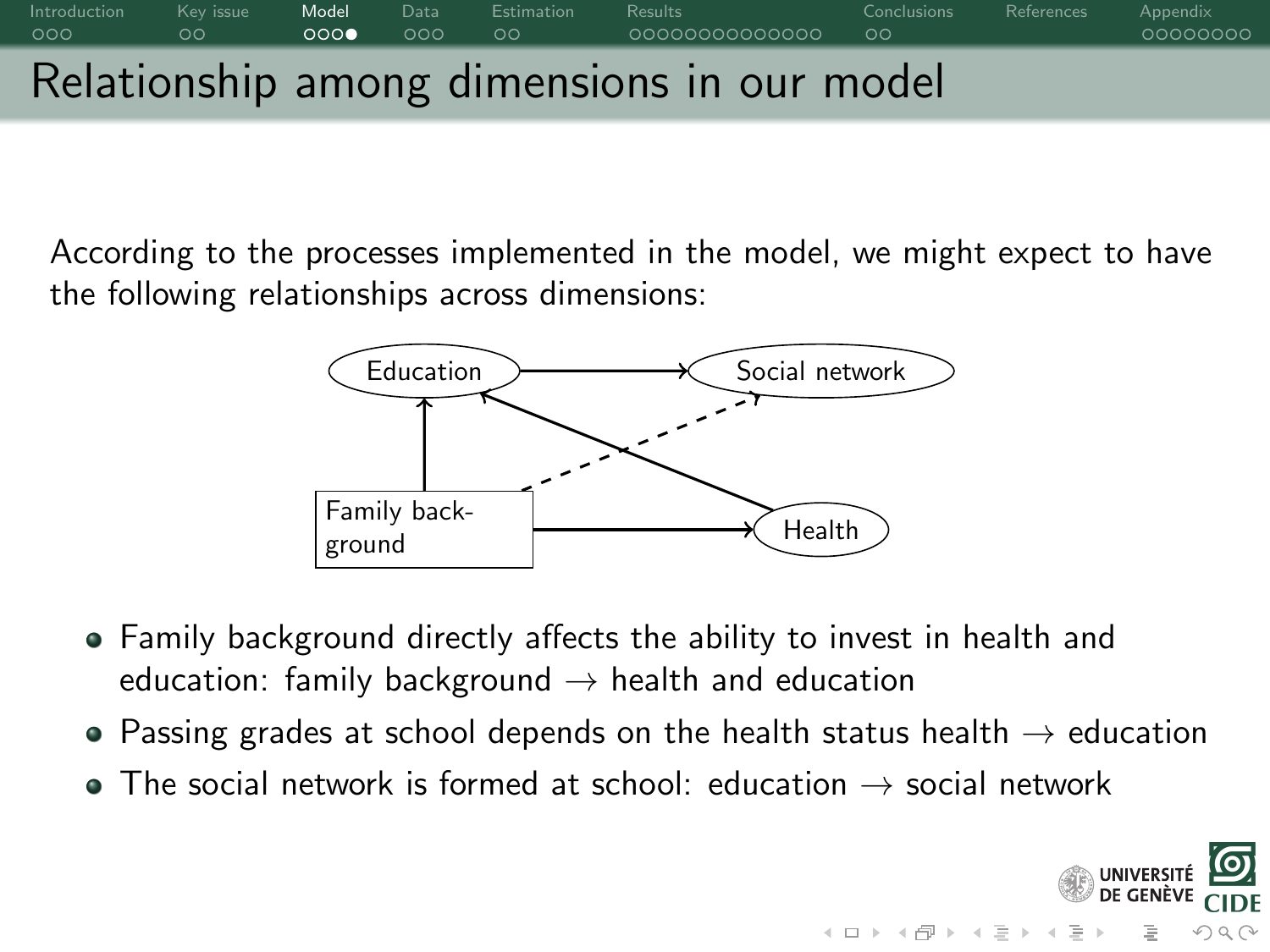# <span id="page-11-0"></span>[Introduction](#page-0-0) Key issue [Model](#page-7-0) **[Data](#page-11-0)** [Estimation](#page-14-0) [Results](#page-16-0) [Conclusions](#page-30-0) [References](#page-35-0) [Appendix](#page-36-0) Data export and simulation strategy

- We run our **simulation 100 times**, generating 100 different populations
- For each simulation, we consider the information of all individuals "born during the simulation" at the age of 25 years
- Our variables combine average values of their youth (e.g. average family income) and values observed at the age of 25 years (e.g. size of social network at that age).
- We also include background variables such as:
	- Gender
	- IQ
	- **•** Parental education
	- Average income and average savings of the family
	- $e$  etc.

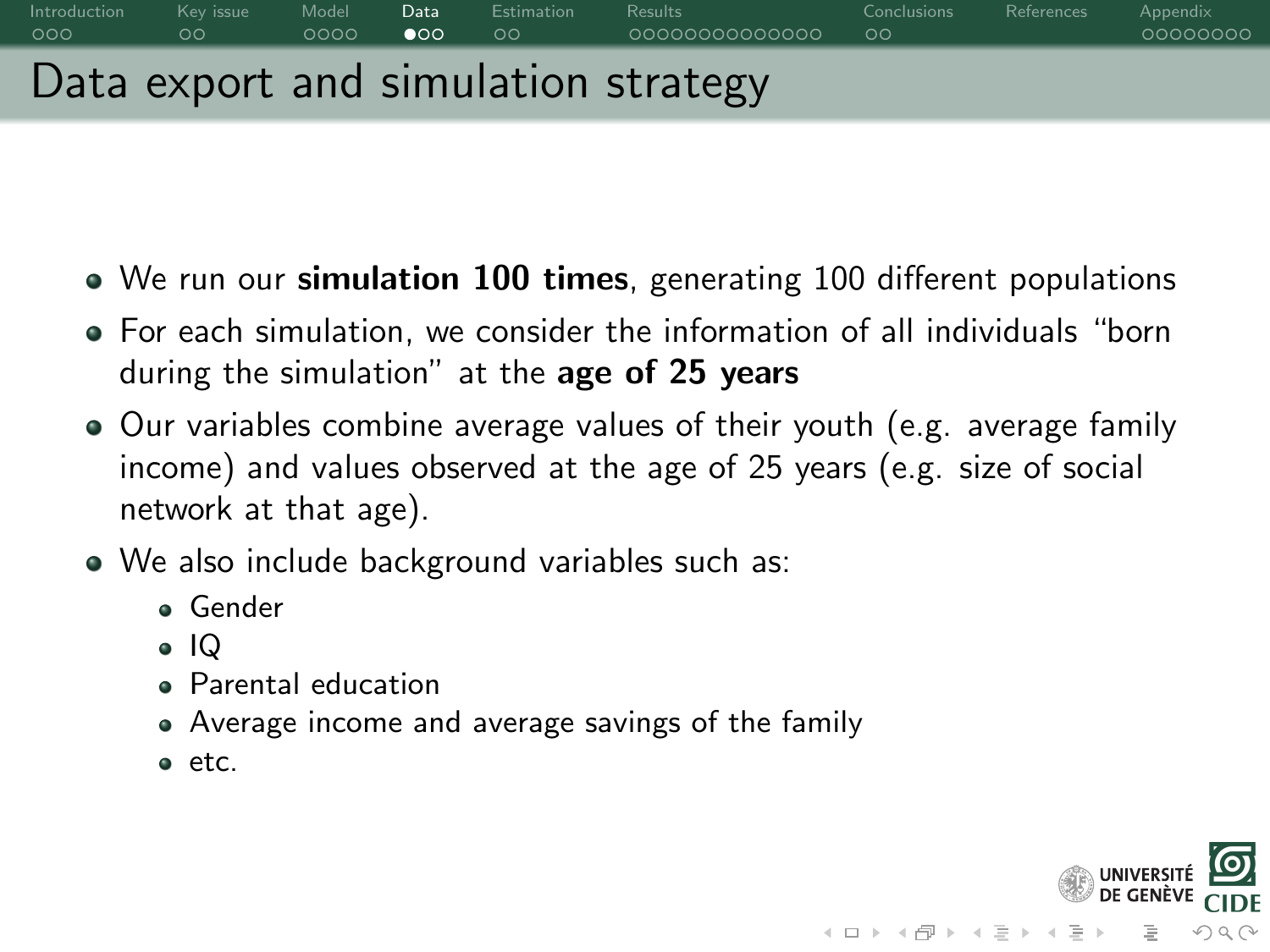| Introduction       | Kev issue | Model | Data | <b>Estimation</b> | <b>Results</b> | Conclusions | References | Appendix |
|--------------------|-----------|-------|------|-------------------|----------------|-------------|------------|----------|
| 000                | $\circ$   | 0000  | ററേ  | ಂ                 | 0000000000000  | $\circ$     |            | 00000000 |
| Data: functionings |           |       |      |                   |                |             |            |          |

| <b>Education</b>       | <b>Health</b>          | Social capital         |
|------------------------|------------------------|------------------------|
| Years of education     | Number<br>health<br>of | Number of people in    |
|                        | shocks                 | the social network (at |
| Acquired<br>human      |                        | age 25)                |
| capital                | of<br>Average<br>size  | Average years of ed-   |
|                        | health shocks          | ucation in social net- |
| Percentage of school-  |                        | work                   |
| ing years in private   | Average health status  | Number of people with  |
| schools                |                        | high school or more in |
|                        | Health<br>status<br>at | social network         |
| Average school quality | the age of 25          |                        |

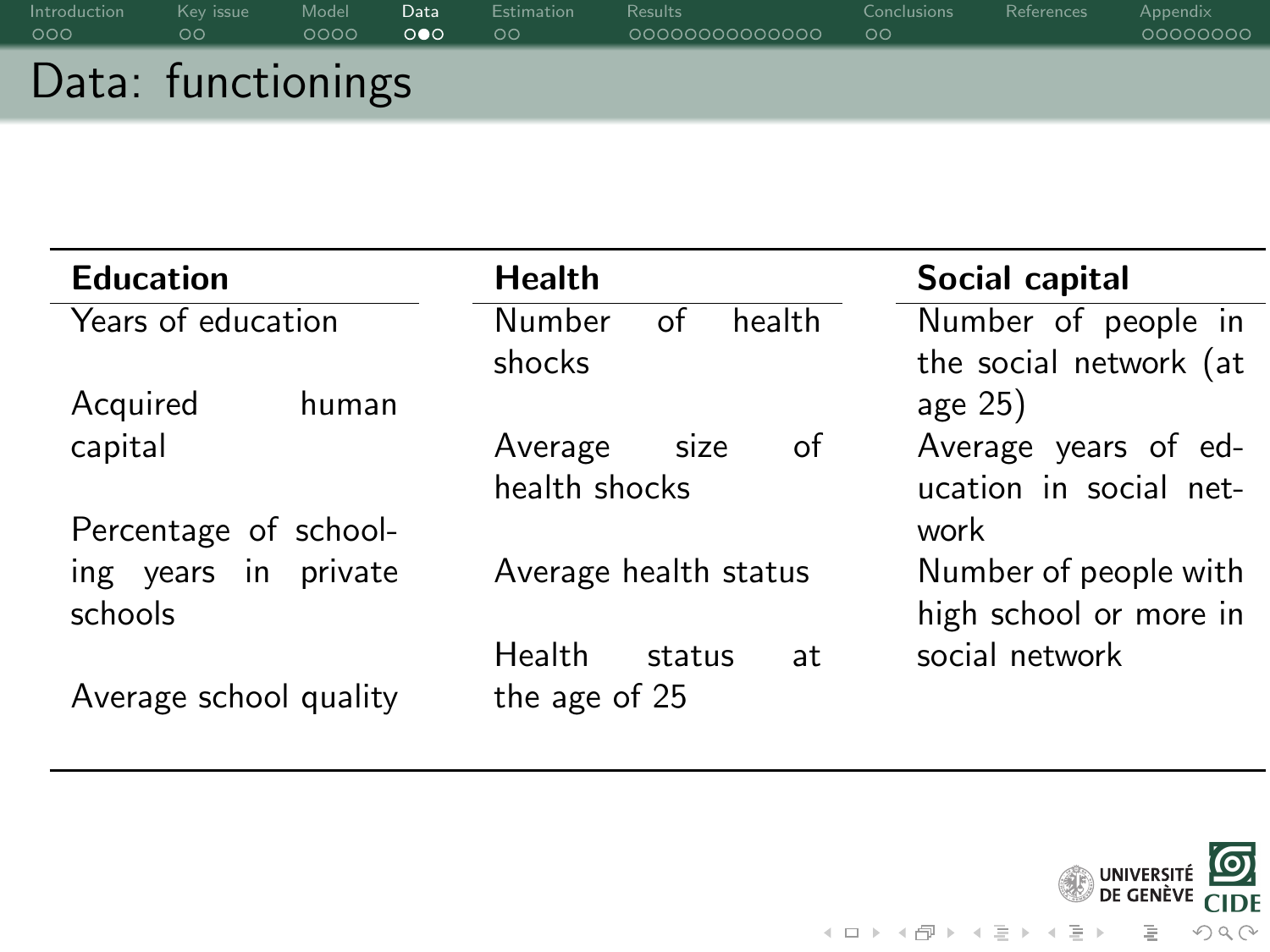| Introduction       | Kev issue     | Model | Data                  | Estimation | <b>Results</b> | Conclusions | References | Appendix |
|--------------------|---------------|-------|-----------------------|------------|----------------|-------------|------------|----------|
| 000                | $\circ \circ$ | 0000  | $\circ \circ \bullet$ | $\circ$    | 0000000000000  | ಂ           |            | 00000000 |
| Data: capabilities |               |       |                       |            |                |             |            |          |

|                   |                                                                                            | <b>Capabilities</b>                                |
|-------------------|--------------------------------------------------------------------------------------------|----------------------------------------------------|
| Dim.              | <b>Potential outcome</b>                                                                   | Choice approach                                    |
|                   | Education Counter-factual number of years Forced transfer to public school<br>of education |                                                    |
|                   | Counter-factual<br>human<br>$cap-$<br>ital                                                 |                                                    |
| Health            | Counter-factual health stock                                                               | Full recovery possible?                            |
| Social<br>network | Counter-factual social network<br>(All in)                                                 | Number of possible additions                       |
|                   |                                                                                            | Number of lost contacts                            |
|                   | Counter-factual<br>social<br>net-<br>work (No out)                                         |                                                    |
|                   |                                                                                            | DE GENÈ\                                           |
|                   |                                                                                            | K ロ ) - K (ラ ) - K (ミ ) - K (ミ ) - ( )<br>$\Omega$ |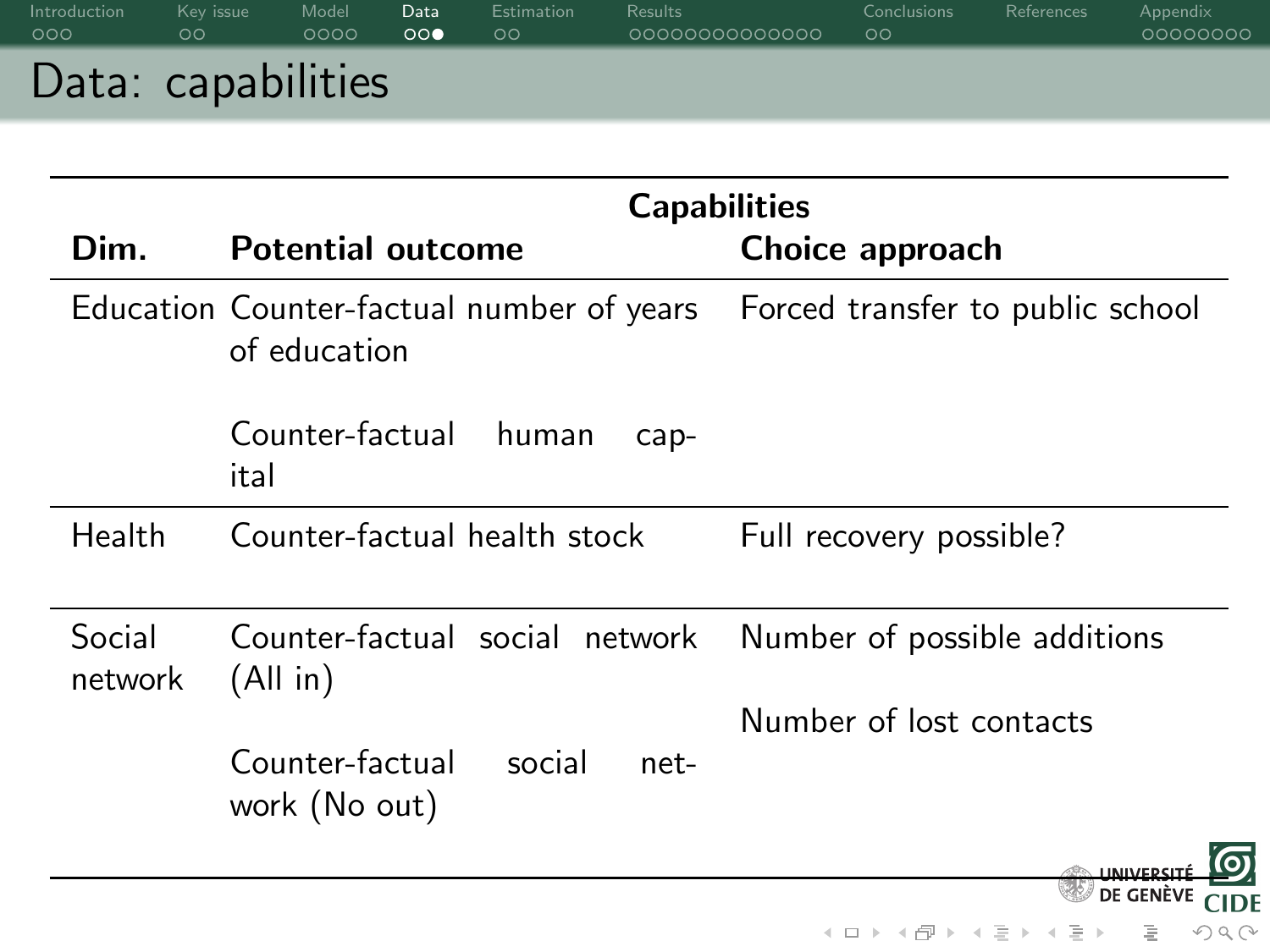<span id="page-14-0"></span>



 $\rightarrow$  significant effect expected  $\rightarrow$  insignificant effect expected

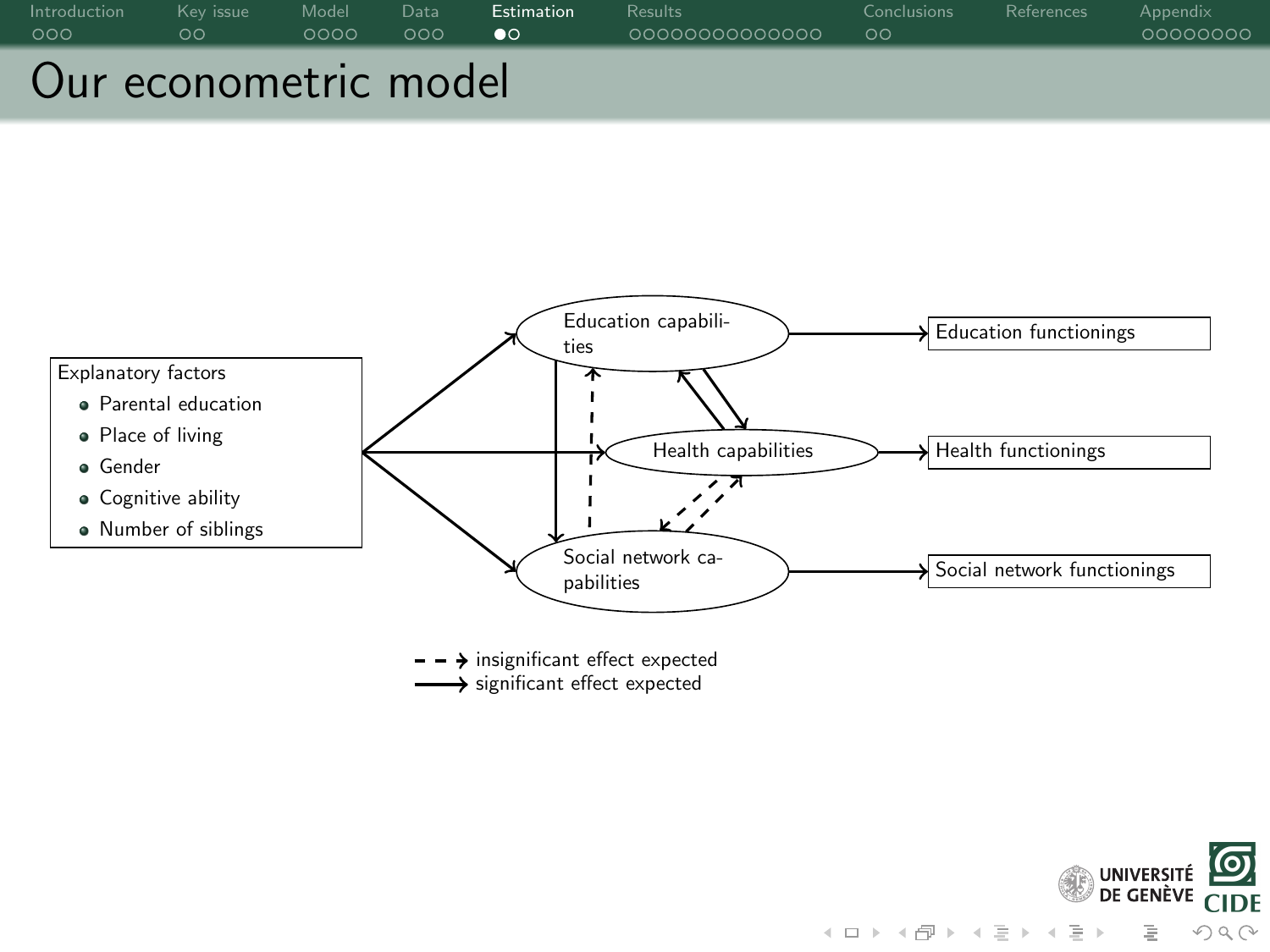

The simple model can be written as:

$$
\begin{cases}\nF_d &= \Gamma c_d + v \\
c_d &= X_d \beta + u\n\end{cases}
$$

The full model is given by:

$$
\begin{cases}\nf_e &= \gamma'_e c_e + v_e \\
f_h &= \gamma'_h c_h + v_h \\
f_s &= \gamma'_s c_s + v_s \\
c_e &= w' \alpha_e + x'_e \beta_e + \theta_{he} c_h + \theta_{se} c_s + u_e \\
c_h &= w' \alpha_h + x'_h \beta_d + \theta_{eh} c_e + \theta_{sh} c_s + u_h \\
c_s &= w' \alpha_s + x'_s \beta_s + \theta_{hs} c_h + \theta_{es} c_e + u_s\n\end{cases}
$$

**UNIVER** DE GENÈV

 $OQ$ 

To obtain the capabilities, we use the factor scores  $\hat{c_d} = (I + \Lambda' \Psi^{-1} \Lambda)^{-1} \chi_d \beta + (I + \Lambda' \Psi^{-1} \Lambda)^{-1}) \Lambda' \Psi^{-1} (F_d - \Gamma W)$ where  $V(v) = \Psi$ ,  $V(u) = \sigma^2 I$  and  $\Omega = (\Psi + \Lambda \Lambda')$ .  $4$  ロト 4 何 ト 4 ヨ ト 4 ヨ ト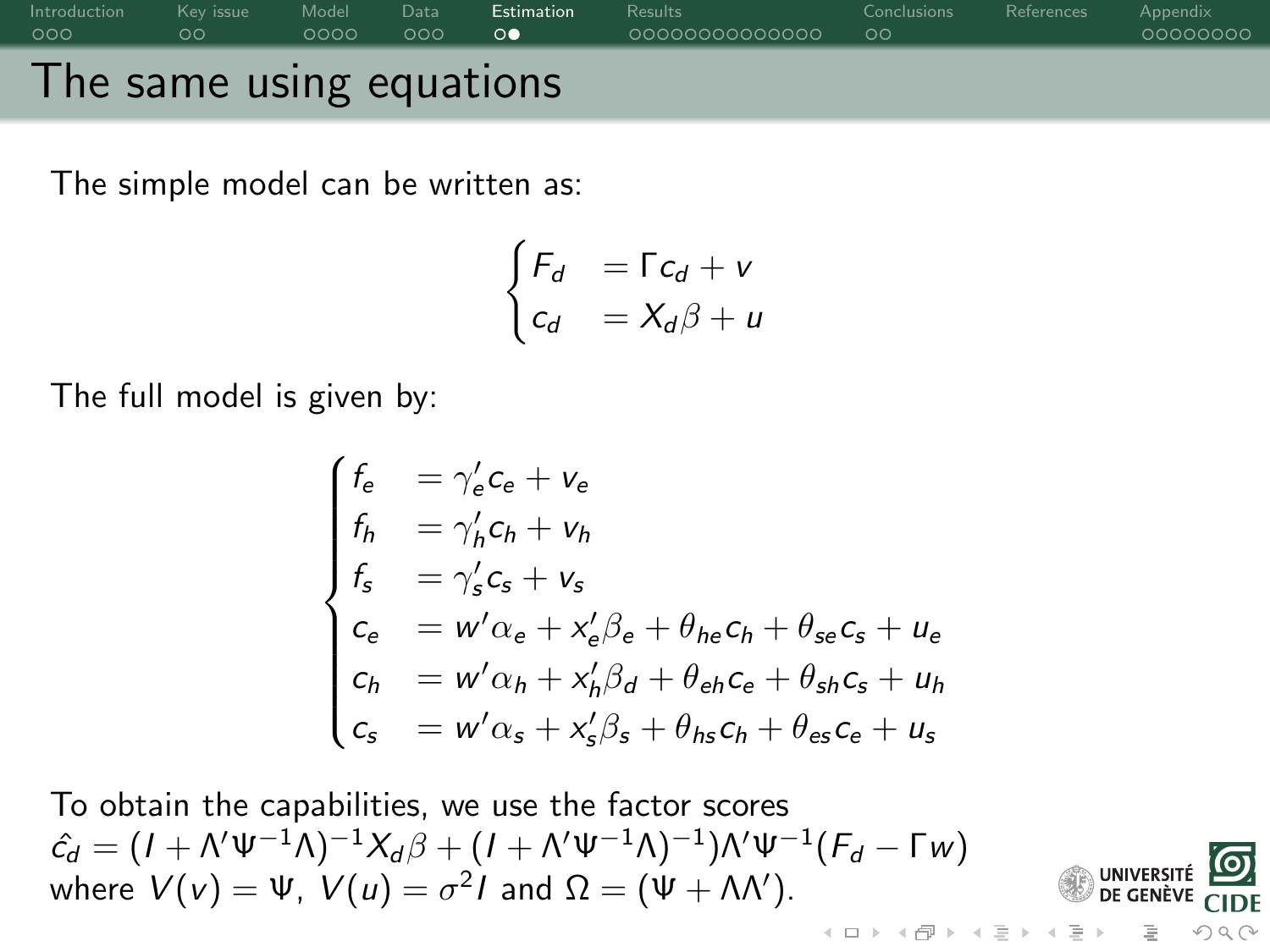<span id="page-16-0"></span>[Introduction](#page-0-0) Keyissue [Model](#page-7-0) [Data](#page-11-0) [Estimation](#page-14-0) **[Results](#page-16-0)** [Conclusions](#page-30-0) [References](#page-35-0) [Appendix](#page-36-0) Rank correlation between true and estimated capabilities - Education



#### Forced to transfer to public school



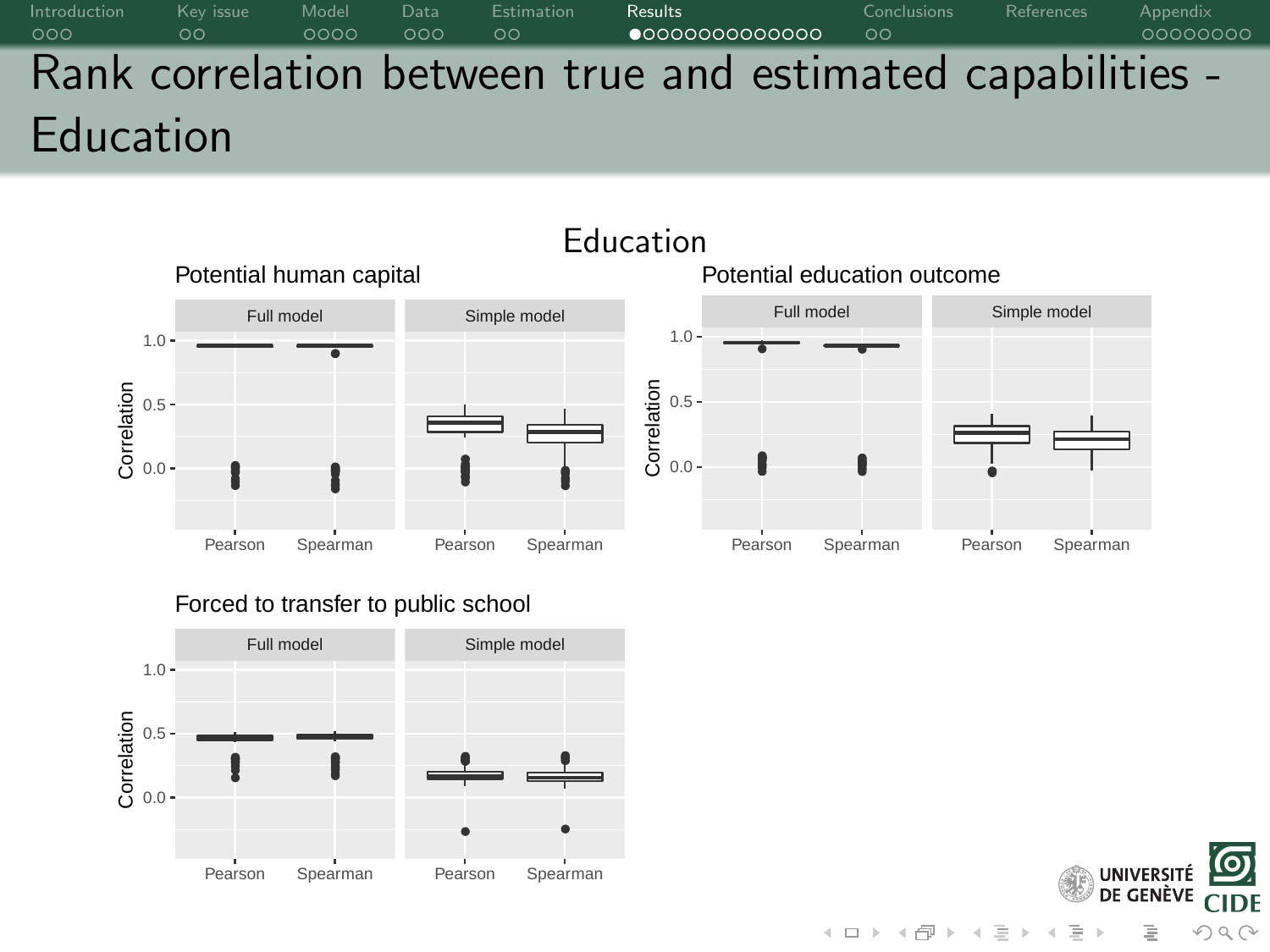| Introduction             | Kev issue | Model | Data | <b>Estimation</b> | <b>Results</b> | <b>Conclusions</b> | References | Appendix |
|--------------------------|-----------|-------|------|-------------------|----------------|--------------------|------------|----------|
| 000                      | oс        | 0000  | 000  | $\circ$           | 00000000000000 | ಂ                  |            | 00000000 |
| <b>Education results</b> |           |       |      |                   |                |                    |            |          |

Education dimension results:

- Linear correlations and rank correlations are almost identical
- Simultaneous model results better than single-dimensional models
- Results better for potential outcome approach than choice approach

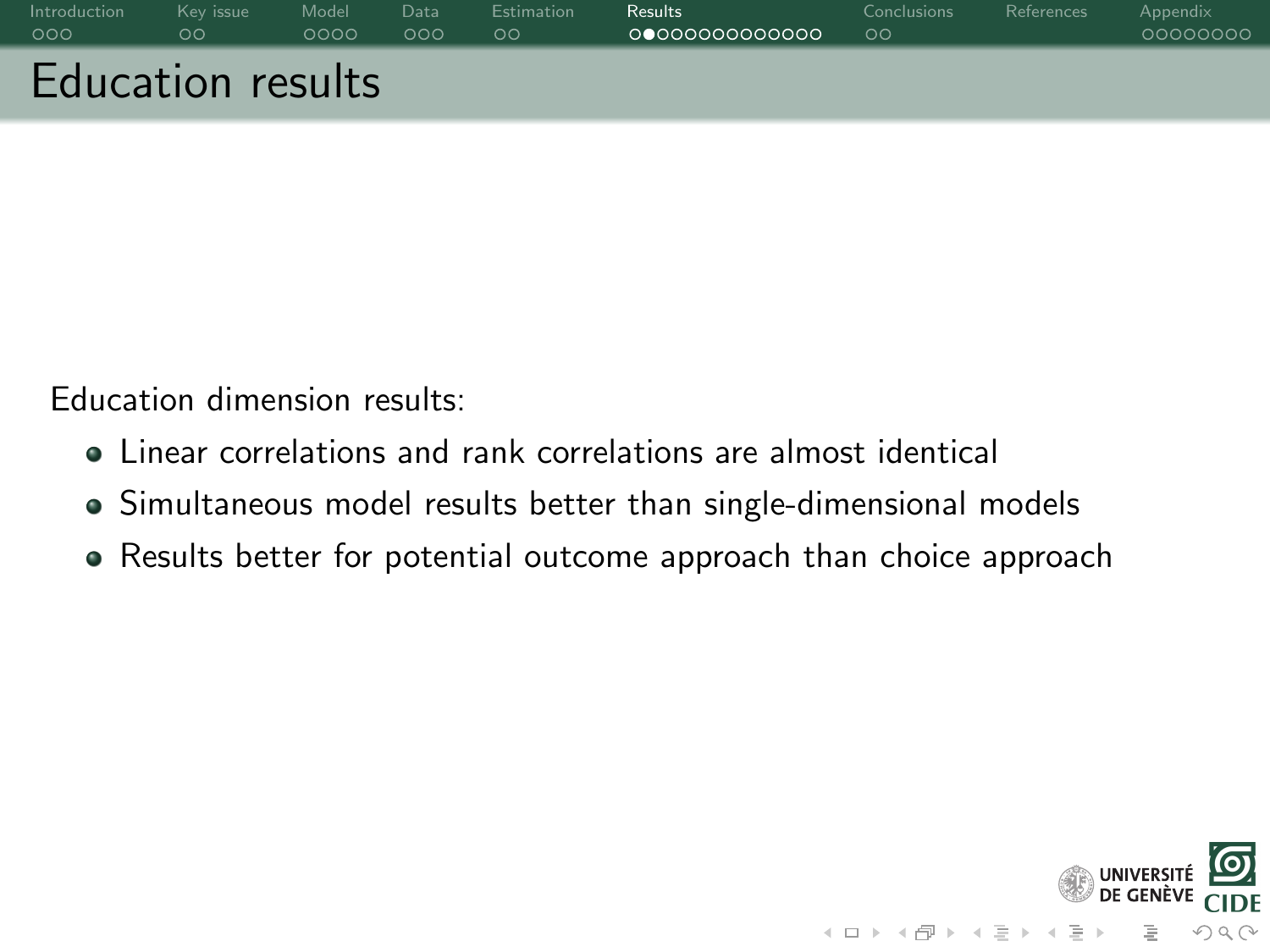[Introduction](#page-0-0) Keyissue [Model](#page-7-0) [Data](#page-11-0) [Estimation](#page-14-0) **[Results](#page-16-0)** [Conclusions](#page-30-0) [References](#page-35-0) [Appendix](#page-36-0) Rank correlation between true and estimated capabilities - Health



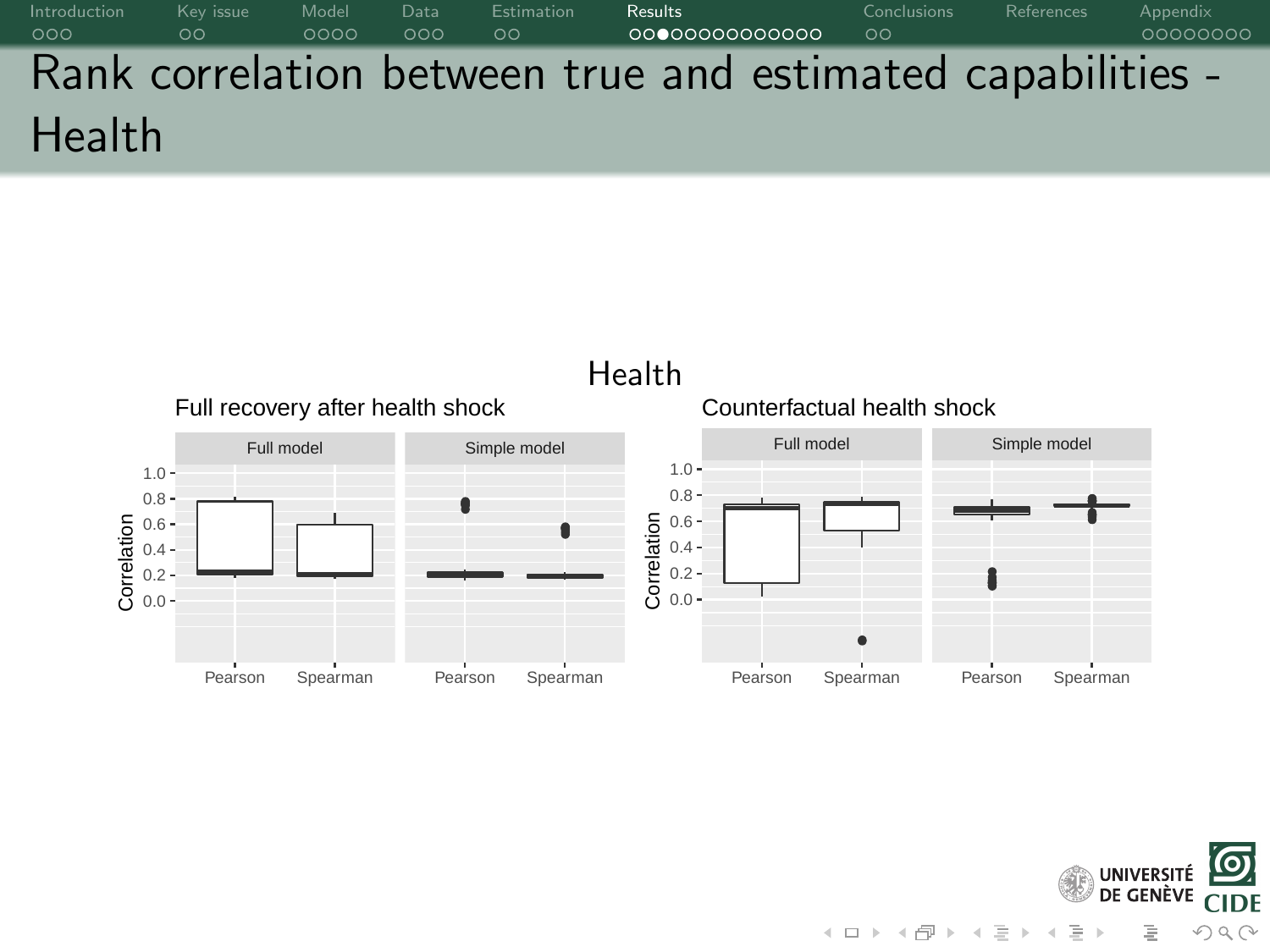| Introduction          | Key issue | Model | Data | <b>Estimation</b> | <b>Results</b> | <b>Conclusions</b> | References | Appendix |
|-----------------------|-----------|-------|------|-------------------|----------------|--------------------|------------|----------|
| 000                   | ಂ         | 0000  | 000  | ಂ                 | 0000000000000  | $\circ$            |            | 00000000 |
| <b>Health Results</b> |           |       |      |                   |                |                    |            |          |

Health dimension results

- Correlations slightly lower than for education
- For choice approach, the full model results better than those of single-dimensional models, but it is the other way around for the potential outcome approach
- Correlation results better for potential outcome approach than choice approach

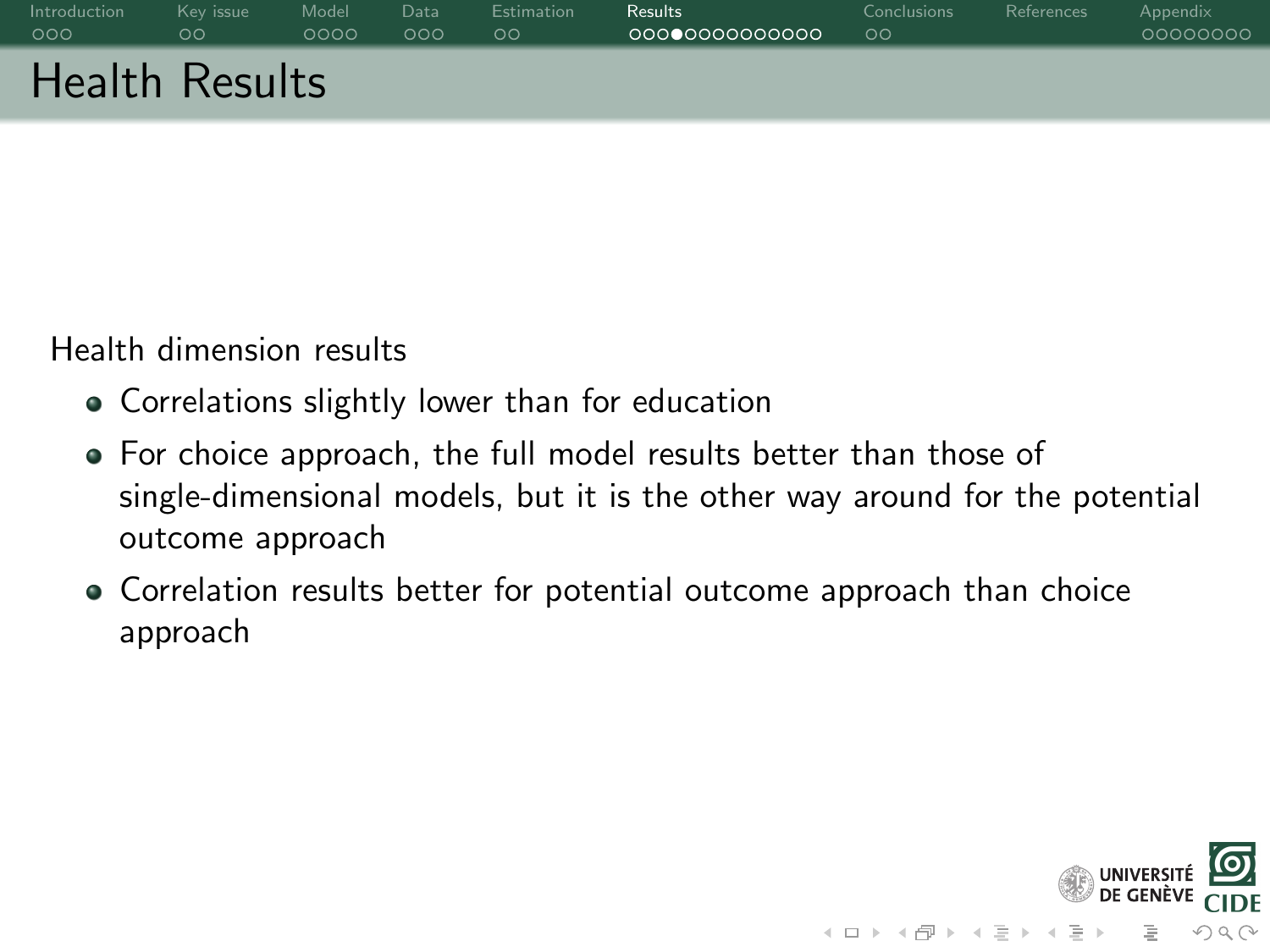# [Introduction](#page-0-0) Keyissue [Model](#page-7-0) [Data](#page-11-0) [Estimation](#page-14-0) **[Results](#page-16-0)** [Conclusions](#page-30-0) [References](#page-35-0) [Appendix](#page-36-0) Rank correlation between true and estimated capabilities - Social Network



SITÉ ÈVE  $CIDF$  $OQ$ 

 $4\ \Box\ \vdash\ A\ \overline{\Box}\ \vdash\ A\ \overline{\equiv}\ \vdash\ A$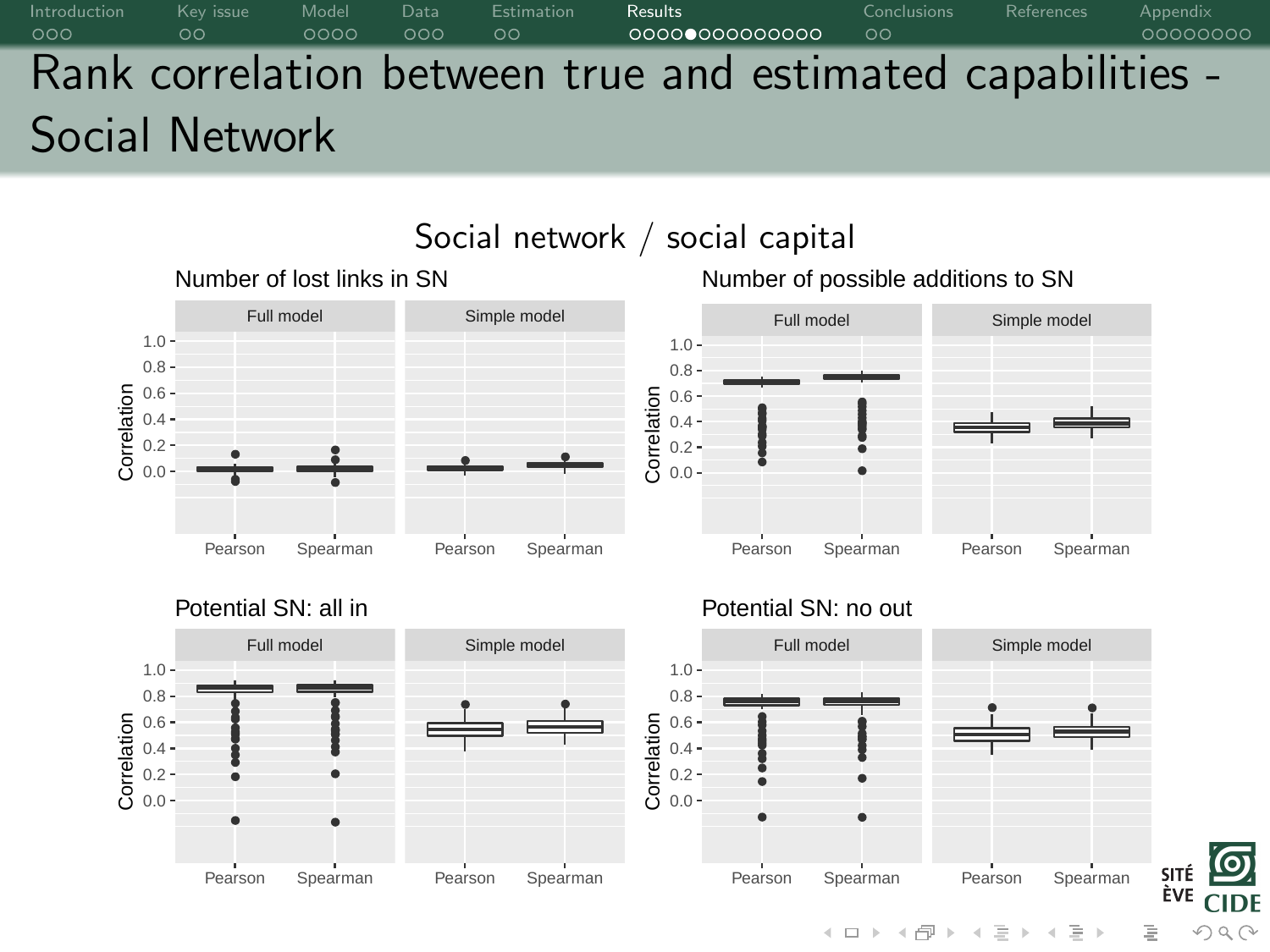| Introduction           | Key issue | Model | Data | <b>Estimation</b> | <b>Results</b> | <b>Conclusions</b> | References | Appendix |
|------------------------|-----------|-------|------|-------------------|----------------|--------------------|------------|----------|
| 000                    | ററ        | ററററ  | ೧೦೦  | $\circ \circ$     | 0000000000000  | $\circ$            |            | 00000000 |
| Social Network results |           |       |      |                   |                |                    |            |          |

Social Network dimension results

- High correlations like for education
- Simultaneous model results better than single-dimensional models in most cases
- Results better for potential outcome approach than choice approach

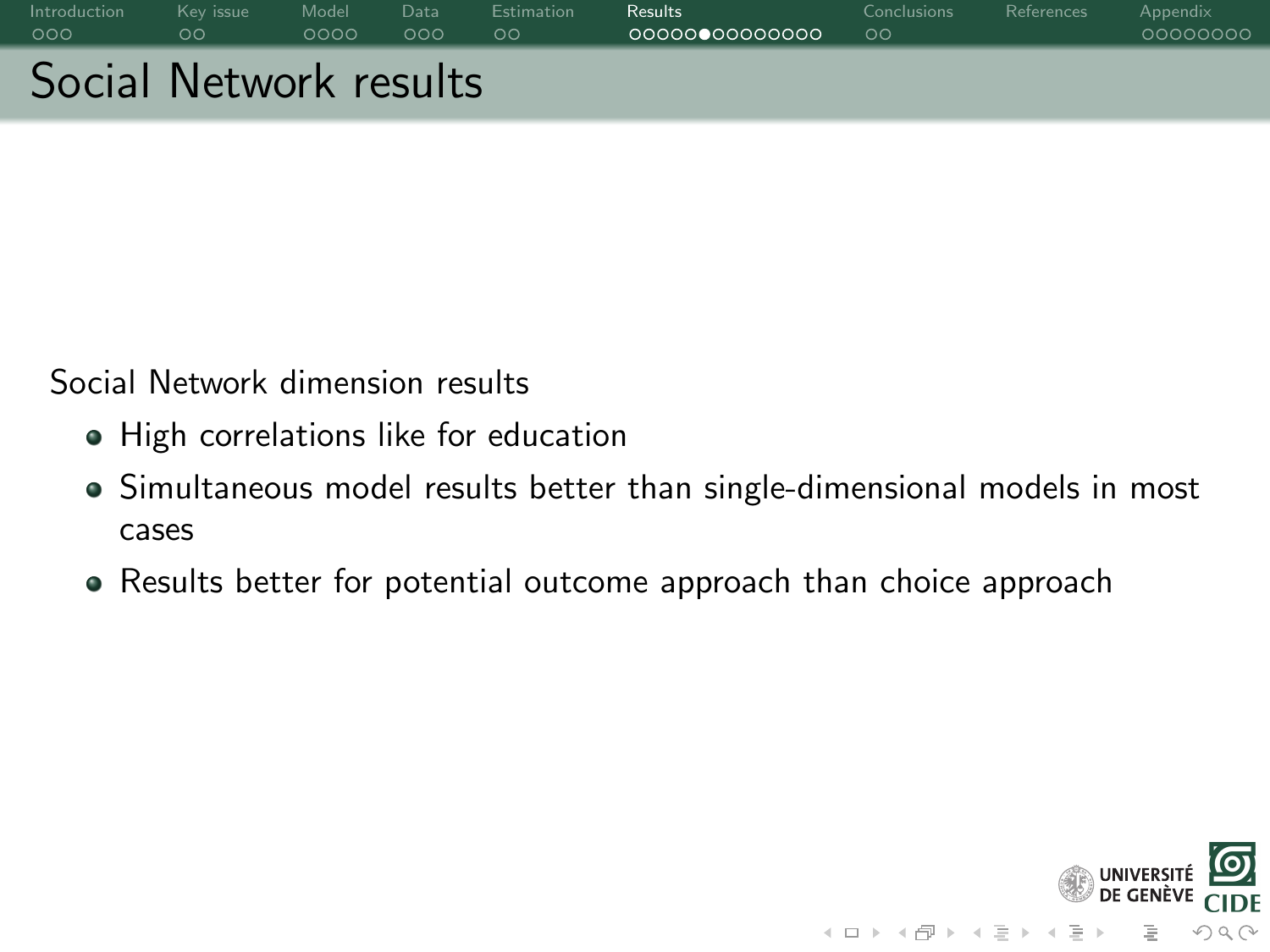## [Introduction](#page-0-0) Keyissue [Model](#page-7-0) [Data](#page-11-0) [Estimation](#page-14-0) **[Results](#page-16-0)** [Conclusions](#page-30-0) [References](#page-35-0) [Appendix](#page-36-0) Further Discussion of our research findings I

- Why does the full model generally performs better than the simple model?
- Obvious answer: It is able to take into account the links between dimensions.
- But then, are there always strong links between all dimensions in real-life? Not always!
- Hence, a nuanced answer: it works better for dimensions that are closely related like education and social network in our example.
- Is there a problem in applying SEM when the dependence between dimensions is weak? No, the results remain good.
- Our results show that when correlations between the 'true' capabilities are low for certain dimensions (say between health and social network in our case), the estimated capabilities reproduce these weak correlations.

 $OQ$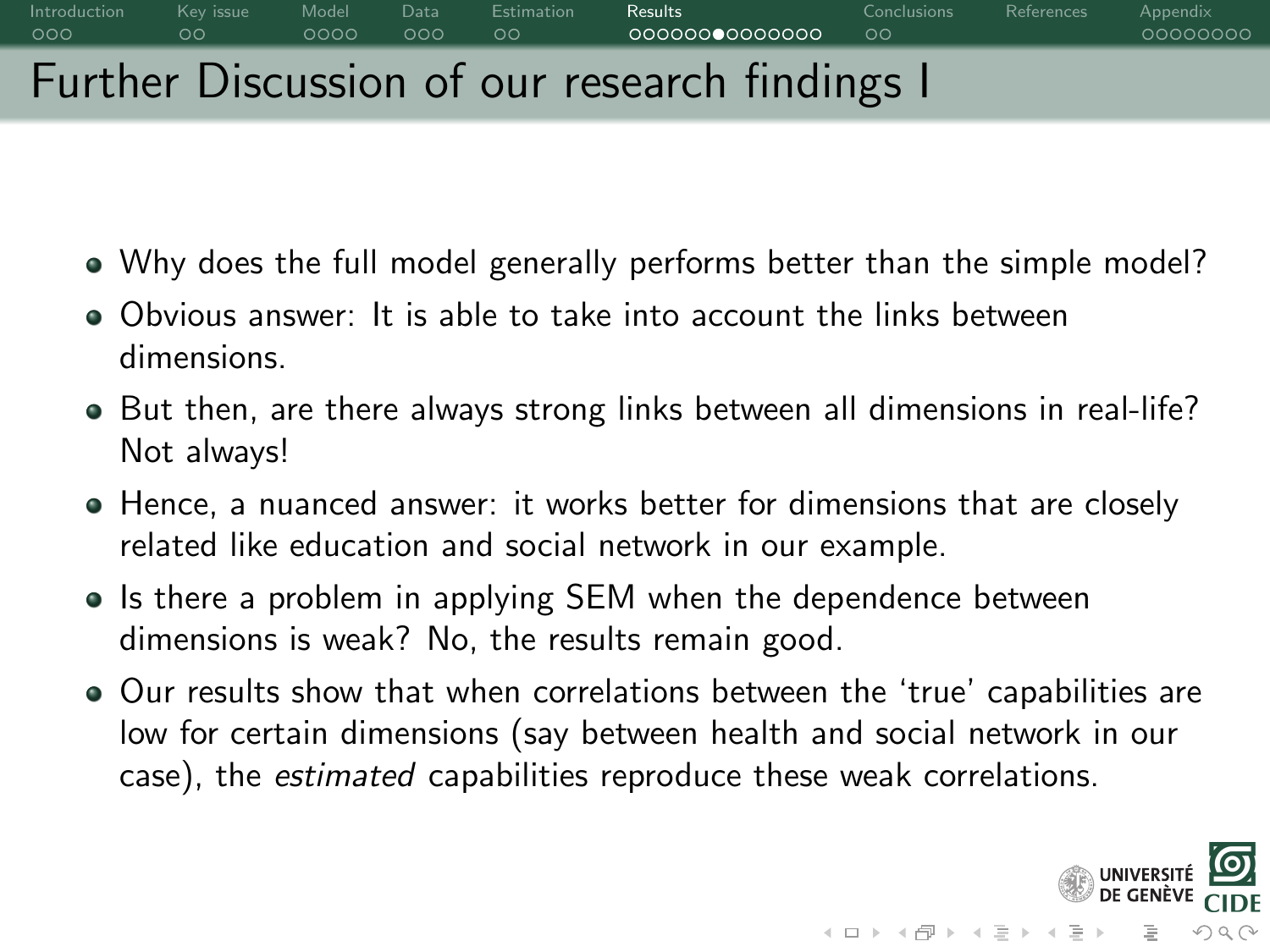| Introduction<br>- റററ | Key issue<br>ററ | Model Data<br>റററെ | _ റററ - ററ | Estimation | Results:<br>00000000000000 | Conclusions<br>- ററ | References Appendix | 00000000 |
|-----------------------|-----------------|--------------------|------------|------------|----------------------------|---------------------|---------------------|----------|
|                       |                 |                    |            |            | .                          |                     |                     |          |

### Correlations among true capabilities

|                                                | 1       | 2       | 3       | 4    | 5    | 6    | 7    | 8    | 9    |
|------------------------------------------------|---------|---------|---------|------|------|------|------|------|------|
| 1: Forced to move to<br>public school          | 1.00    |         |         |      |      |      |      |      |      |
| 2: Potential education<br>outcome              | $-0.48$ | 1.00    |         |      |      |      |      |      |      |
| Potential<br>human<br>3:<br>capital            | $-0.45$ | 0.96    | 1.00    |      |      |      |      |      |      |
|                                                |         |         |         |      |      |      |      |      |      |
| 4: Full recovery after<br>health shock         | 0.01    | 0.02    | 0.01    | 1.00 |      |      |      |      |      |
| Counterfactual<br>5:                           | 0.09    | 0.39    | 0.38    | 0.01 | 1.00 |      |      |      |      |
| health shocks                                  |         |         |         |      |      |      |      |      |      |
| 6: Number of lost links<br>in social network   | 0.51    | $-0.04$ | $-0.04$ | 0.02 | 0.09 | 1.00 |      |      |      |
| 7: Number of possible<br>additional to soc.net | $-0.30$ | 0.77    | 0.75    | 0.02 | 0.29 | 0.05 | 1.00 |      |      |
| 8: Potential social net-<br>work: all in       | $-0.38$ | 0.82    | 0.79    | 0.02 | 0.33 | 0.14 | 0.77 | 1.00 |      |
| 9: Potential social net-<br>work: no out       | $-0.28$ | 0.66    | 0.64    | 0.02 | 0.26 | 0.34 | 0.60 | 0.94 | 1.00 |

Note:For each simulation and related estimation, we compute the correlation at the individual level. In this table we present the average value of all these correlation estimates.

 $\boxed{\odot}$ 

**CIDE** 

 $OQ$ 

**UNIVERSITÉ** DE GENÈVE

 $\equiv$ 

 $\begin{array}{l} 4 \ \square \ \vdash \ 4 \ \overline{\square} \ \vdash \ 4 \ \overline{\square} \ \vdash \ 4 \ \overline{\square} \ \vdash \ 4 \ \overline{\square} \ \vdash \end{array}$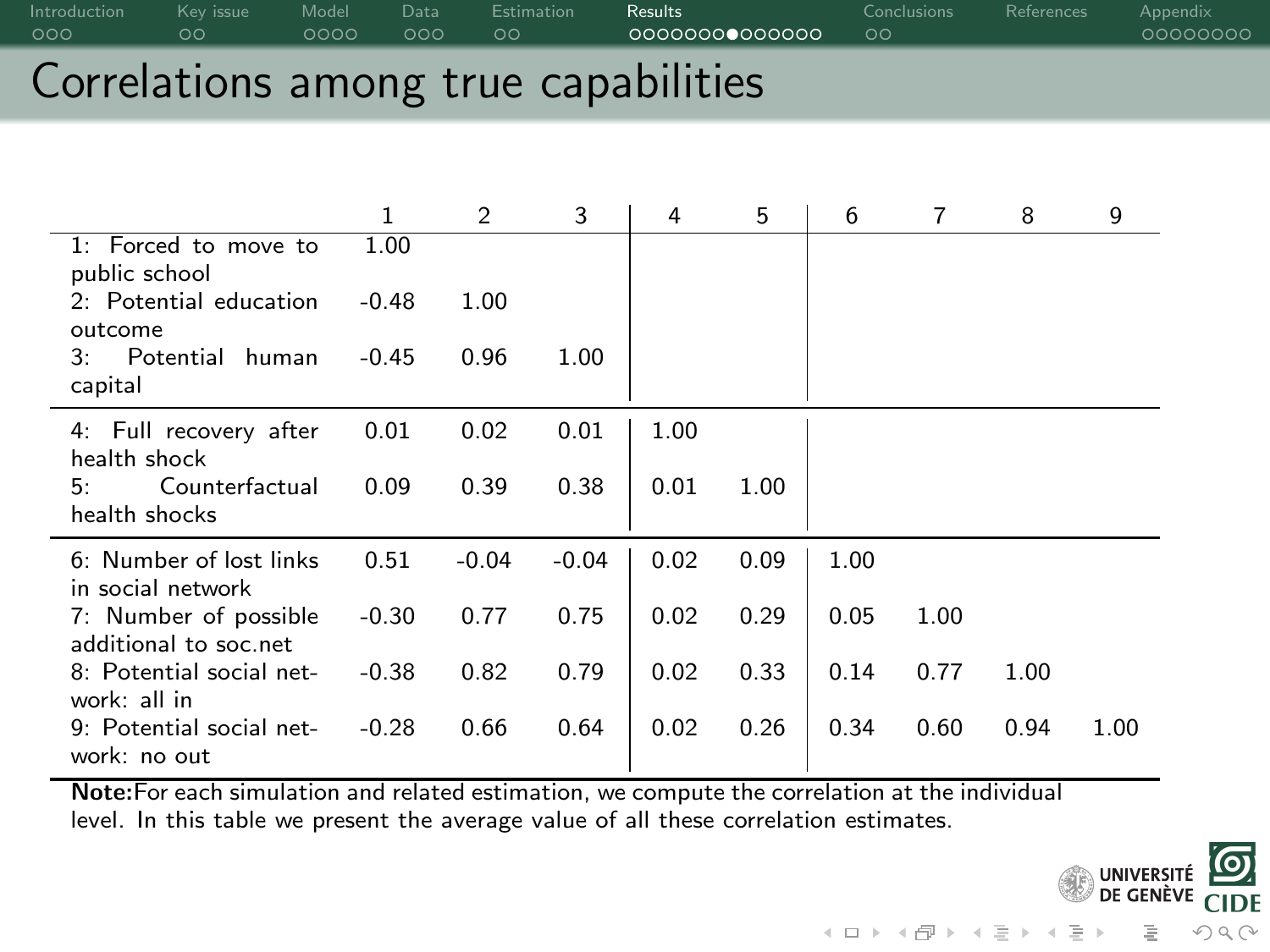



 $4\ \Box\ \rightarrow\ 4\ \overline{f\!\!P}\ \rightarrow\ 4\ \overline{f\!\!P}\ \rightarrow\ 4\ \overline{f\!\!P}$  $OQ$ 

<u>(၀)</u>

**CIDE**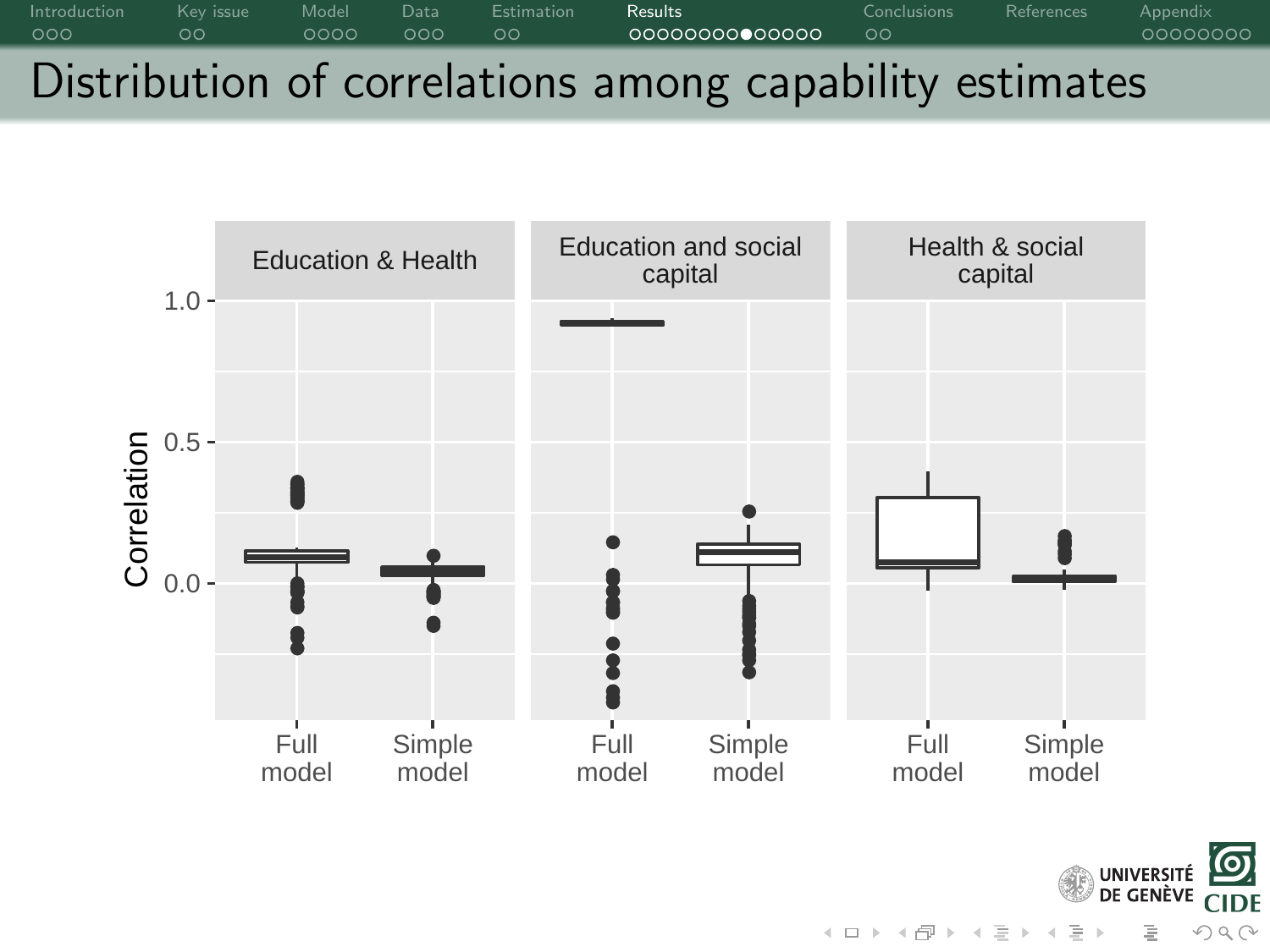# [Introduction](#page-0-0) Keyissue [Model](#page-7-0) [Data](#page-11-0) [Estimation](#page-14-0) **[Results](#page-16-0)** [Conclusions](#page-30-0) [References](#page-35-0) [Appendix](#page-36-0) Further Discussion of our research findings I contd.

- Use the full model when interdependence is strong among dimensions. Dimensions can be separated when the correlation is weak.
- Practically speaking, regroup capabilities into blocks that have high correlations within them and low correlations between them, so that a SEM can be formulated within each block and the blocks can be estimated separately without much loss of efficiency.
- But how do we know the correlations in the absence of capability measures?
- Implement a two-stage process by first estimating a full SEM and then re-estimating blocks after dividing into groups depending on the correlations for getting closer to reality.

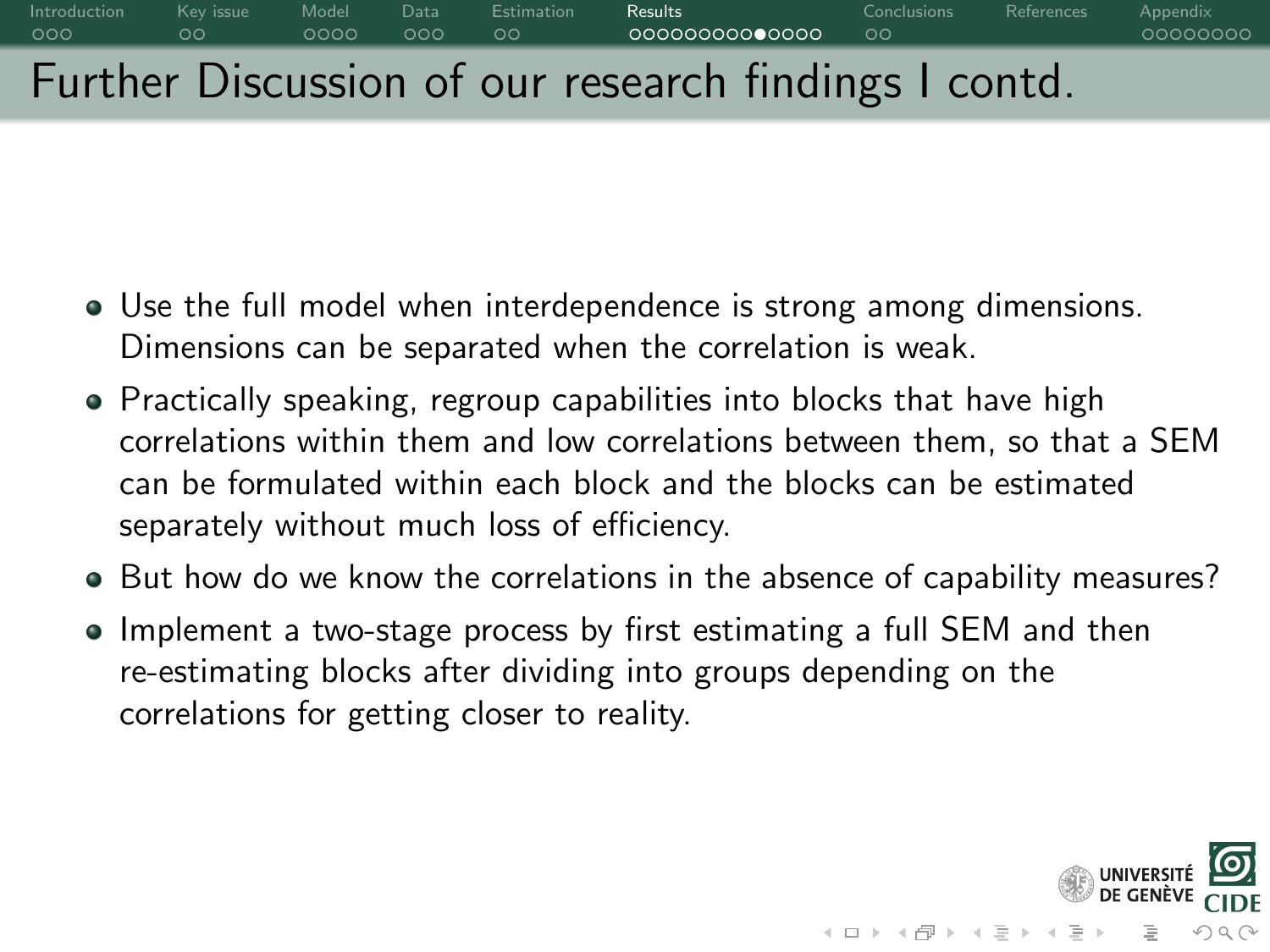# [Introduction](#page-0-0) Keyissue [Model](#page-7-0) [Data](#page-11-0) [Estimation](#page-14-0) **[Results](#page-16-0)** [Conclusions](#page-30-0) [References](#page-35-0) [Appendix](#page-36-0) Further Discussion of our research findings II

- Why is the SEM approach able to better capture capabilities inspired by potential outcomes rather than the choice approach?
- Our SEM approach focuses on continuous latent variables thus producing continuous capability measures. In contrast, choices are typically not continuous but rather categorical (e.g. to enrol child or not). Thus the type of latent variables that we postulated are better suited for potential outcome indicators.
- How to remedy? Use *latent class* models. The approach of latent class models is the same as that of SEM except that the underlying latent variable is discrete.

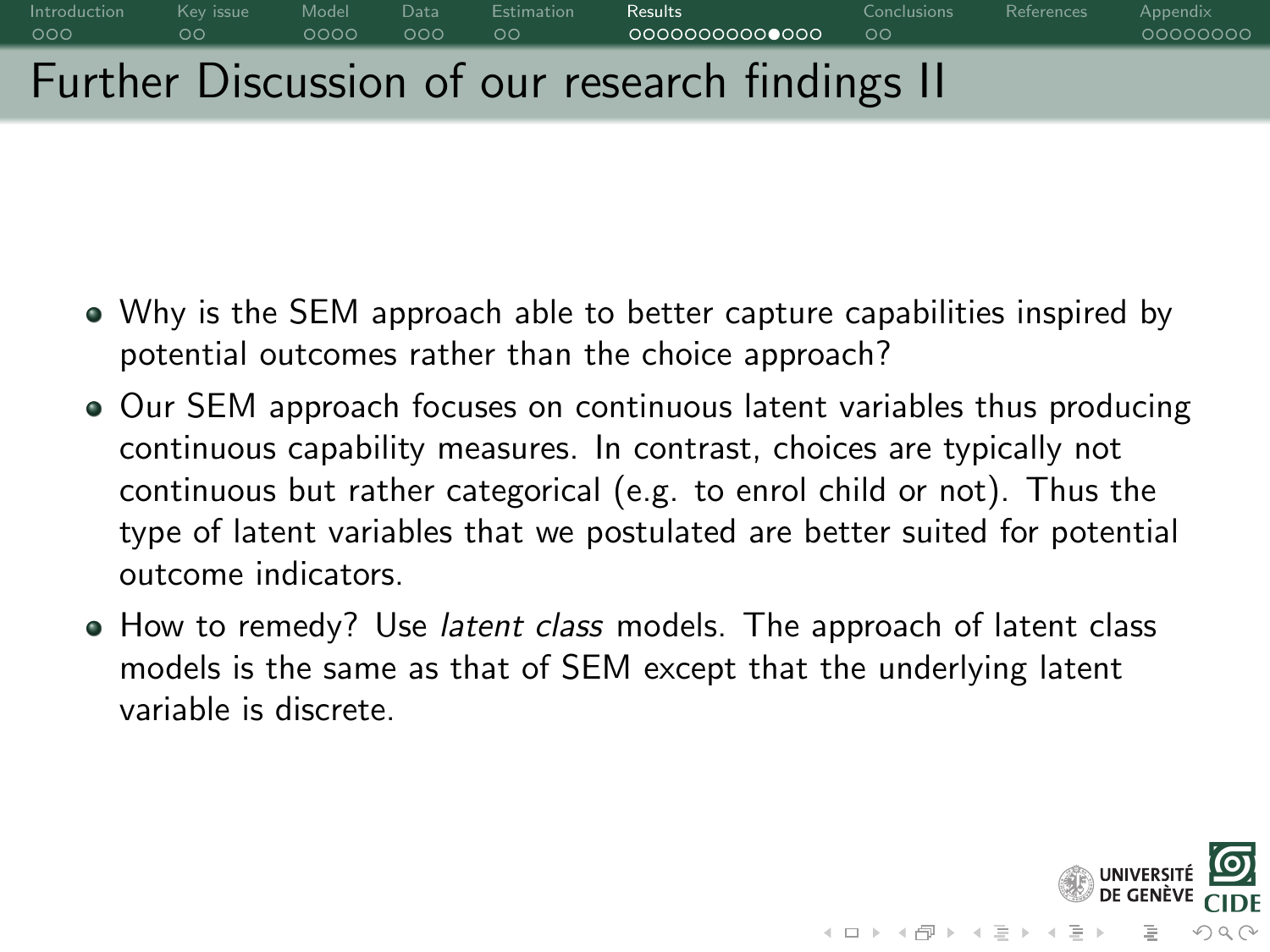

- Why are our results poor (low correlations) for certain capability measures? This is the case for 2 out of our 9 'true capabilities' in our model (continuous or discrete).
- Possibly these two 'true capabilities' are not well-defined to start with! In the case of full recovery after a health shock we might actually capture an income effect rather than a true decision taken by the family. Similarly for the number of contacts lost from the network, it may not be the result of a deliberate choice on the part of the individual (rather of choices made by others) ...

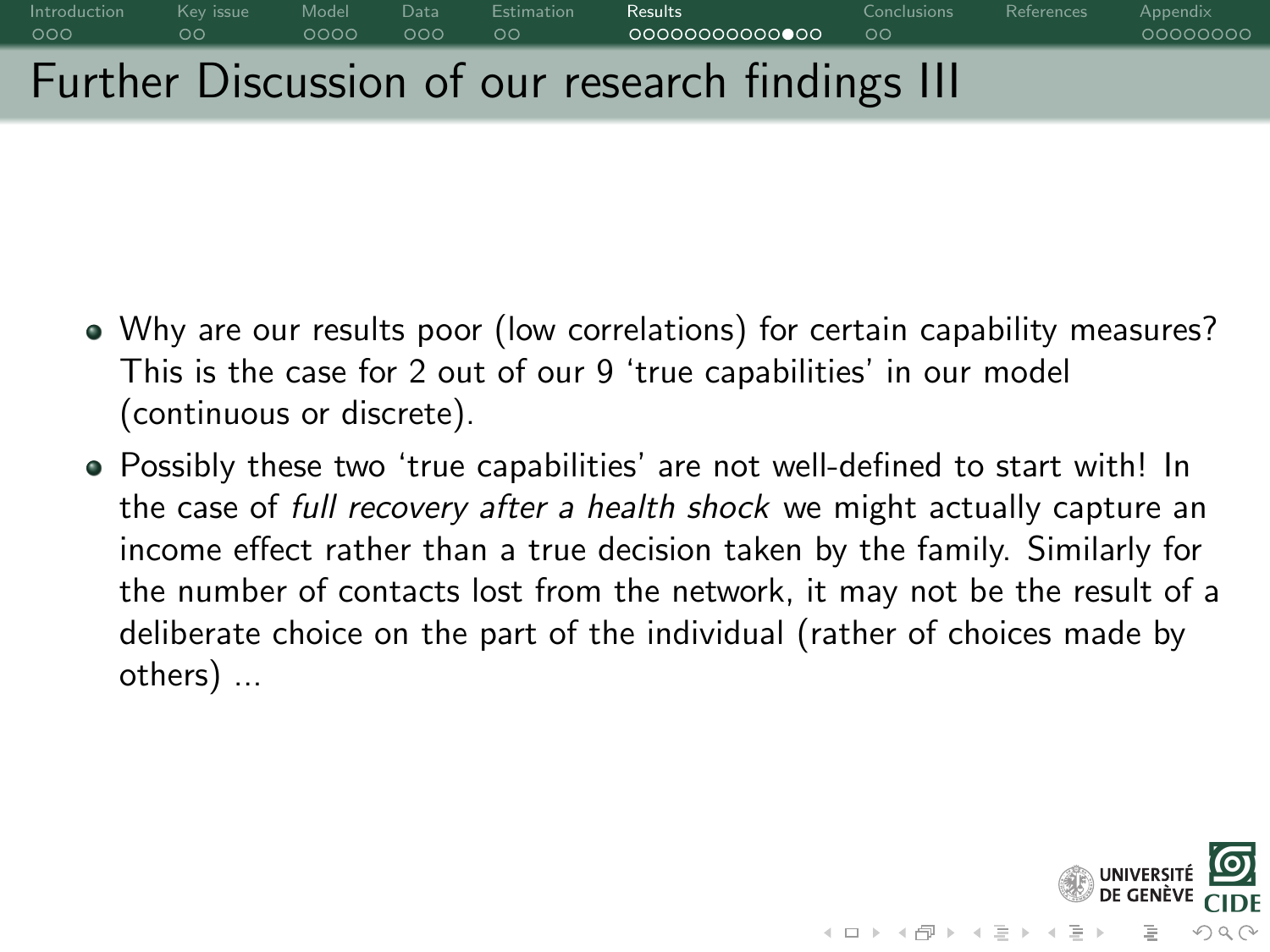| Introduction         | Key issue     | Model | Data | <b>Estimation</b> | <b>Results</b> | <b>Conclusions</b> | References | Appendix |
|----------------------|---------------|-------|------|-------------------|----------------|--------------------|------------|----------|
| 000                  | $\circ \circ$ | 0000  | 000  | ಂ                 | 00000000000000 | $\circ$            |            | 00000000 |
| Sensitivity analysis |               |       |      |                   |                |                    |            |          |

| <b>Name</b>    | Combi-<br>nation | Runs per<br>setting | <b>Parameters</b>                                                                                                                                                 | $# \, \text{sim}$ s |
|----------------|------------------|---------------------|-------------------------------------------------------------------------------------------------------------------------------------------------------------------|---------------------|
| RiskyBehaviour | Yes              | 5                   | $\phi_{RF} = \{1.0, 1.2, 1.4\}$<br>$\phi_{RB} = \{0.4, 0.5, 0.6\}$                                                                                                | 45                  |
| SnStart        | Yes              | 5                   | $\delta_{out} = \{0.0\%, 0.1\%\}$<br>$\delta_{\text{inherit}} = \{0.1, 0.3, 0.5\}$                                                                                | 30                  |
| SnEvol         | Yes              | 5                   | $\delta_{\text{SM}}^+ = \{0.1, 0.2, 0.3\}$<br>$\delta_{\text{SM}}^- = \{0.0, 0.05, 0.1\}$                                                                         | 45                  |
| <b>HCacum</b>  | Yes              | 5                   | $\psi_{\rm s}$<br>$\lceil0.7;0.7;0.7;0.8;0.75;0.75;0.75;0.75\rceil$<br>0.75; 0.75; 0.75; 0.85; 0.8; 0.8; 0.8; 0.8<br>$0.65; 0.65; 0.65; 0.75; 0.7; 0.7; 0.7; 0.7$ | 15                  |
| Misc           | No               | 5                   | $\xi = \{0.0, 1.0\}$<br>$\sigma_{pers} = \{0.0, 0.1, 0.2\}$<br>$\sigma_H = \{-1, 0.0, 0.1\}$                                                                      | 35                  |
|                |                  |                     |                                                                                                                                                                   | DE GENEVA<br>TOTAL  |
|                |                  |                     |                                                                                                                                                                   |                     |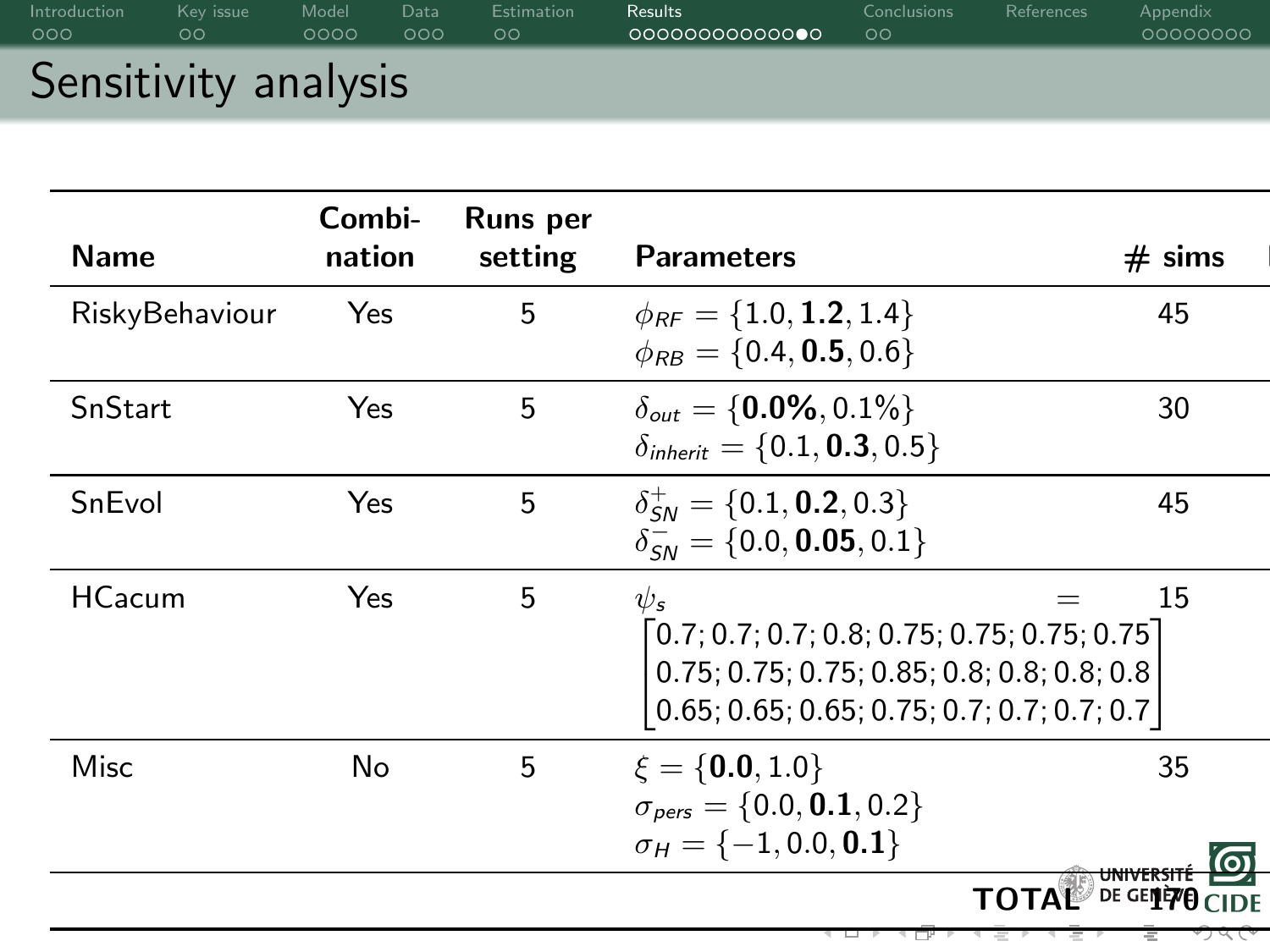

Summary of main findings of our sensitivity analysis:

- 1. Overall, the performance of SEM is not substantially affected by modifications in values of model parameters. Put differently, the results presented in the main body of the paper also seem to hold true for other combinations of parameters.
- 2. Among the three dimensions, health is the most affected one (although the impact is small in absolute terms). This is the same dimension that already produced worse results in the baseline model. Hence, we might argue that dimensions where the model performs less well to start with are also prone to be more sensitive to small changes in the model itself.
- 3. The SEM results worsen in the scenarios involving changes in the social network dimension parameters, but only for this particular dimension (the other two dimensions are largely unaffected). Here we believe that the relative importance of initial conditions versus subsequent evolution of social relations should be further investigated.

つくい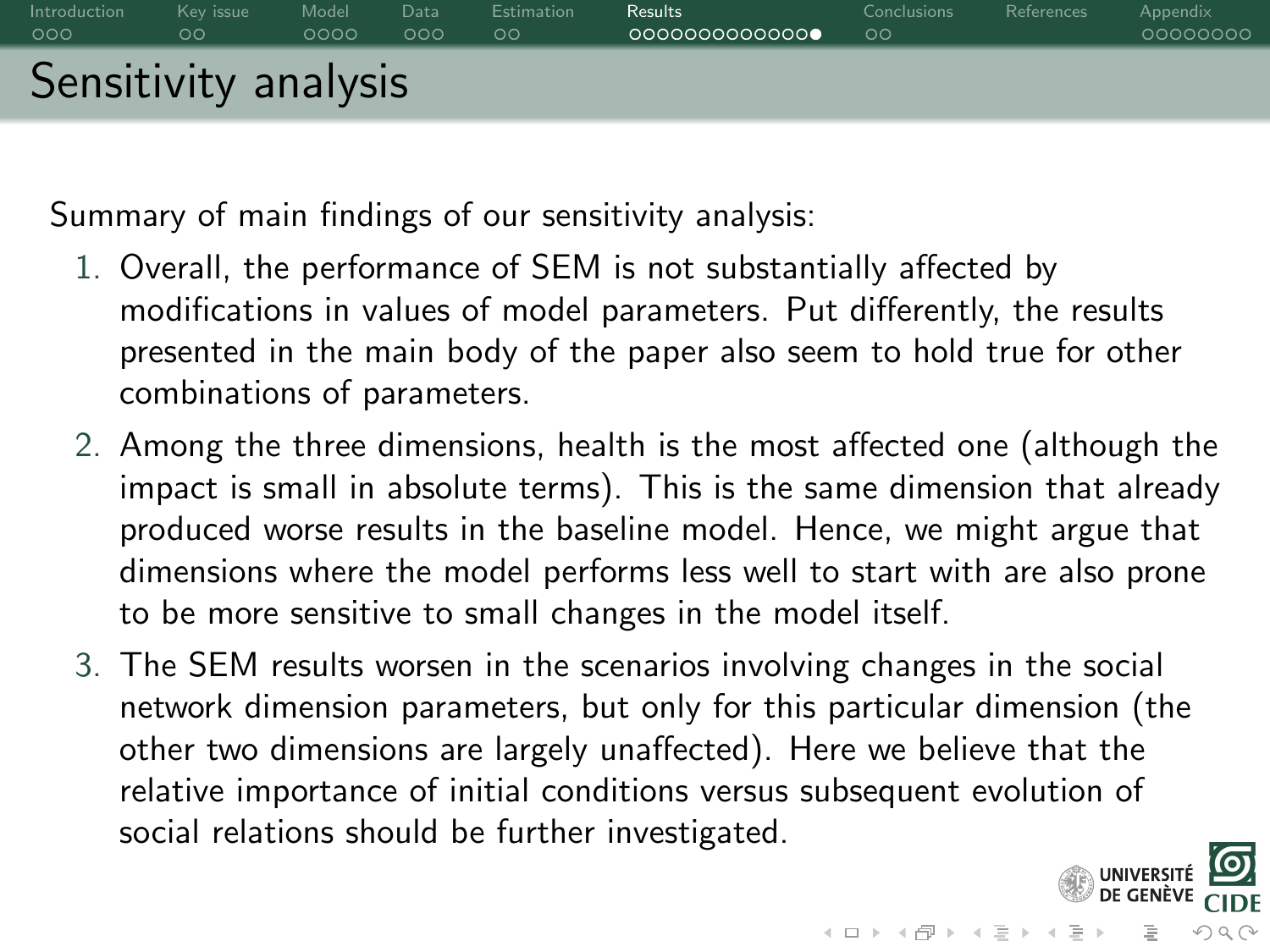<span id="page-30-0"></span>

| Introduction       | Kev issue | Model | Data | <b>Estimation</b> | <b>Results</b> | <b>Conclusions</b> | References | Appendix |
|--------------------|-----------|-------|------|-------------------|----------------|--------------------|------------|----------|
| 000                | $\circ$   | 0000  | 000  | $\circ \circ$     | 0000000000000  | $\bullet$          |            | 00000000 |
| Concluding remarks |           |       |      |                   |                |                    |            |          |

We find very high correlations between our estimates and most 'true' capabilities.

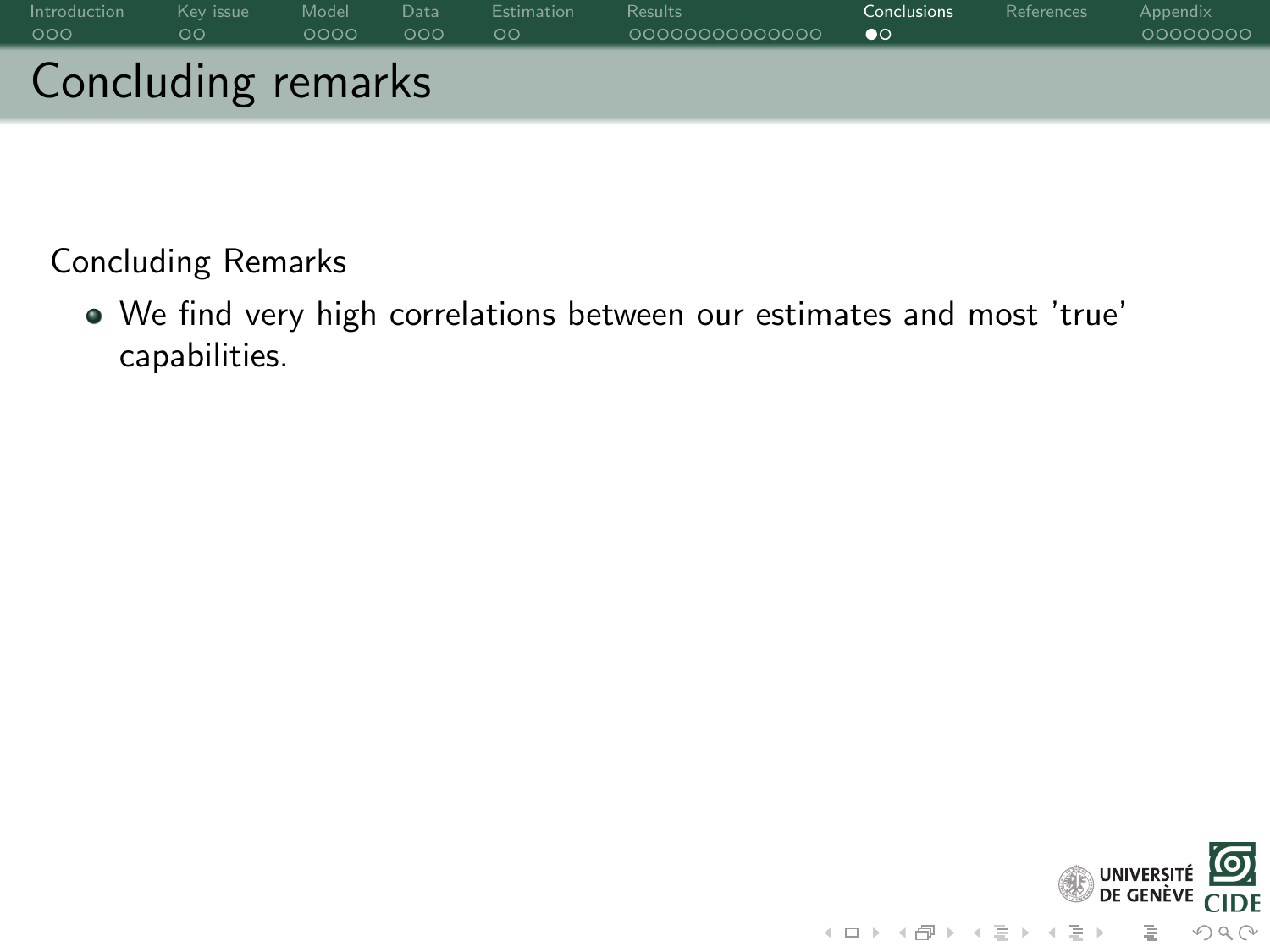| Introduction       | Kev issue | Model | Data | Estimation | <b>Results</b> | Conclusions | References | Appendix |
|--------------------|-----------|-------|------|------------|----------------|-------------|------------|----------|
| 000                | ಂ         | 0000  | 000  | $\circ$    | 0000000000000  | $\bullet$   |            | 00000000 |
| Concluding remarks |           |       |      |            |                |             |            |          |

- We find very high correlations between our estimates and most 'true' capabilities.
- The estimates are better when using a multidimensional model taking into account the potential links across development dimensions.

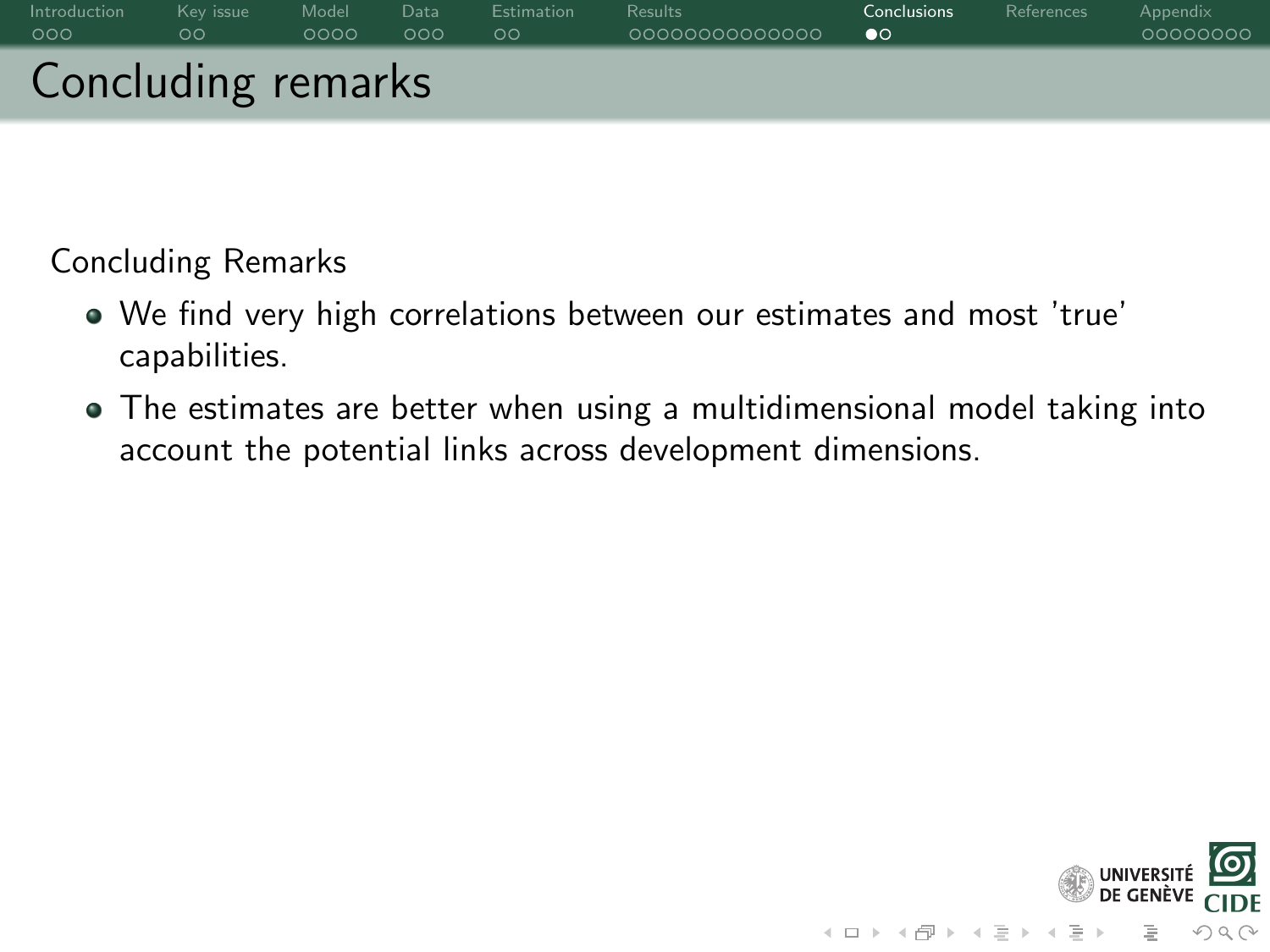

- We find very high correlations between our estimates and most 'true' capabilities.
- The estimates are better when using a multidimensional model taking into account the potential links across development dimensions.
- Uni-dimensional structural equation models risk producing unstable results when different types of functionings are used (e.g. health) [The results oscillate between the two functionings in the simple model whereas in the full model the simulations point to one of them being the 'appropriate measure']

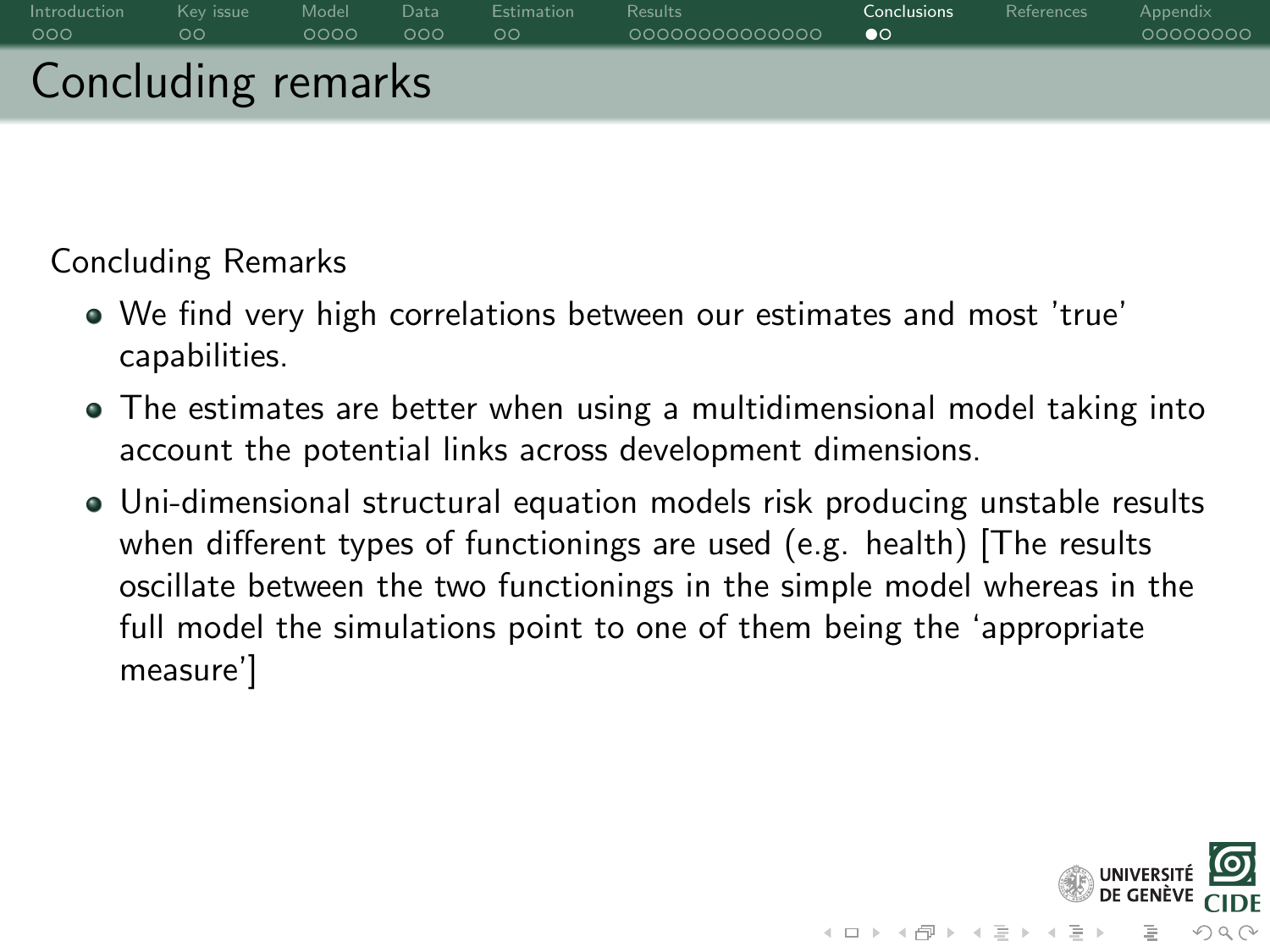

- We find very high correlations between our estimates and most 'true' capabilities.
- The estimates are better when using a multidimensional model taking into account the potential links across development dimensions.
- Uni-dimensional structural equation models risk producing unstable results when different types of functionings are used (e.g. health) [The results oscillate between the two functionings in the simple model whereas in the full model the simulations point to one of them being the 'appropriate measure']
- A sensitivity analysis shows that the results are relatively 'robust' to changes in the values of parameters with a few exceptions.

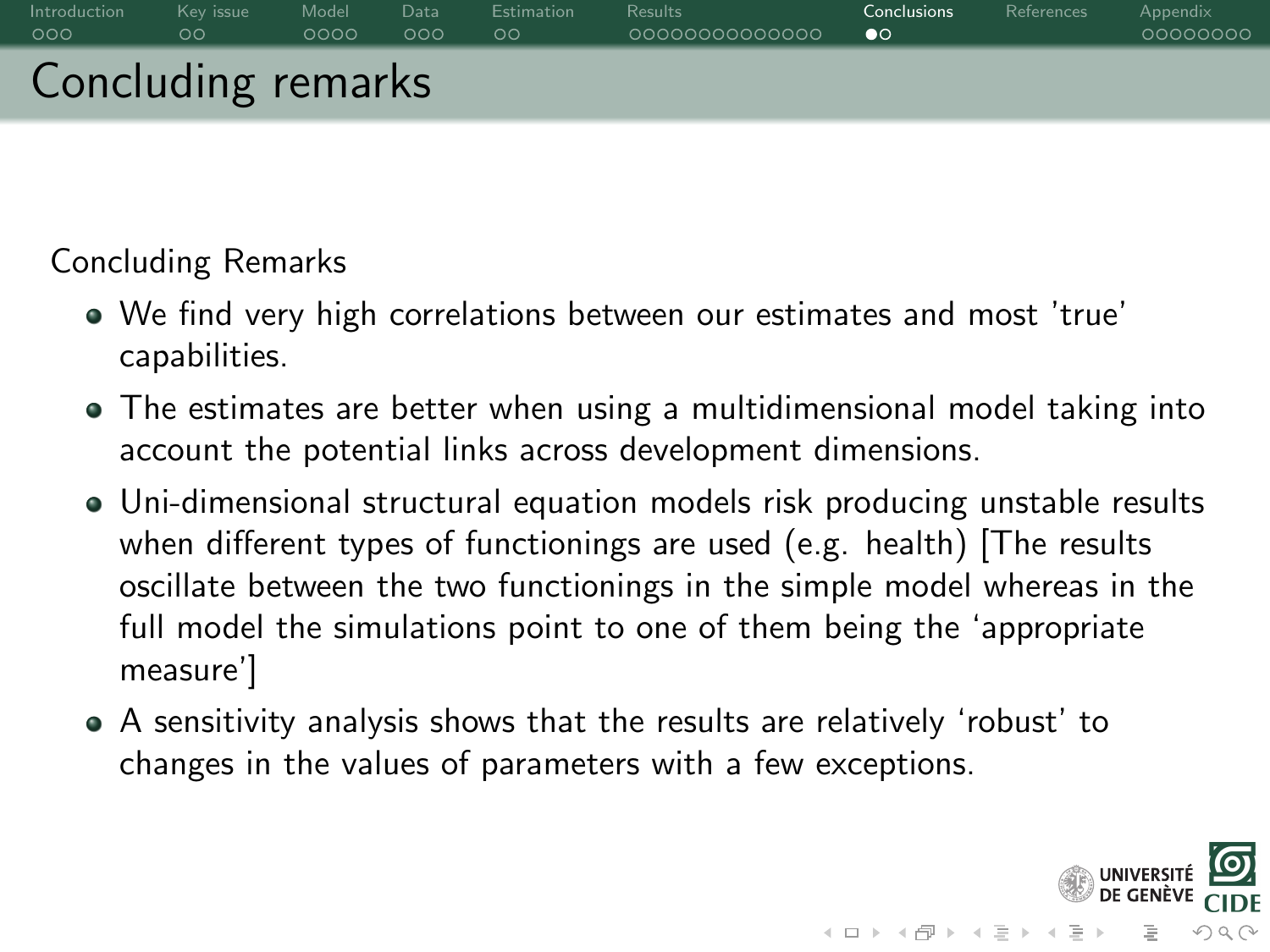| Introduction | Kev issue     | Model | Data | Estimation | <b>Results</b> | Conclusions    | References | Appendix |
|--------------|---------------|-------|------|------------|----------------|----------------|------------|----------|
| 000          | $\circ \circ$ | 0000  | 000  | ಂ          | 0000000000000  | $\circ\bullet$ |            | 00000000 |
| Next steps   |               |       |      |            |                |                |            |          |

Next steps

- Analyse and compare different operationalisation methods of the CA using our modelling tool
- Allow the capability community to access the generated data for use in research
- Investigate the use of ABM for testing model validity in a general setting (outside the CA)

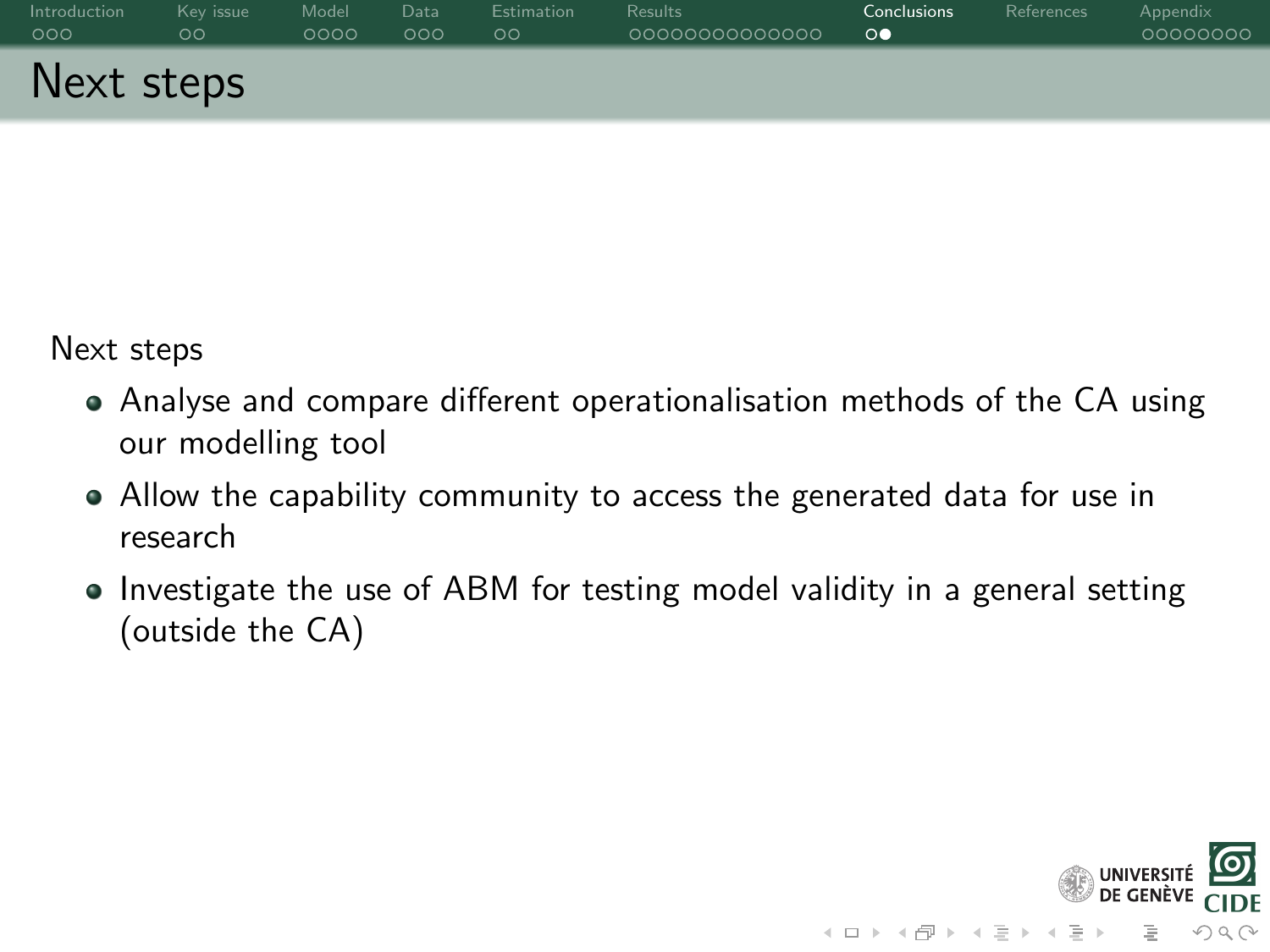<span id="page-35-0"></span>

| Introduction |    |            | Kevissue Model Data Estimation Results |                   | Conclusions | <b>References</b> Appendix |          |
|--------------|----|------------|----------------------------------------|-------------------|-------------|----------------------------|----------|
| 000          | oо | $0000$ 000 | ം ററ                                   | 00000000000000 00 |             |                            | 00000000 |

<span id="page-35-1"></span>Krishnakumar, Jaya and Florian Chávez-Juárez, "Estimating Capabilities with Structural Equation Models: How Well are We Doing in a 'Real' World?," Social Indicators Research, Nov 2016, 129 (2), 717–737.

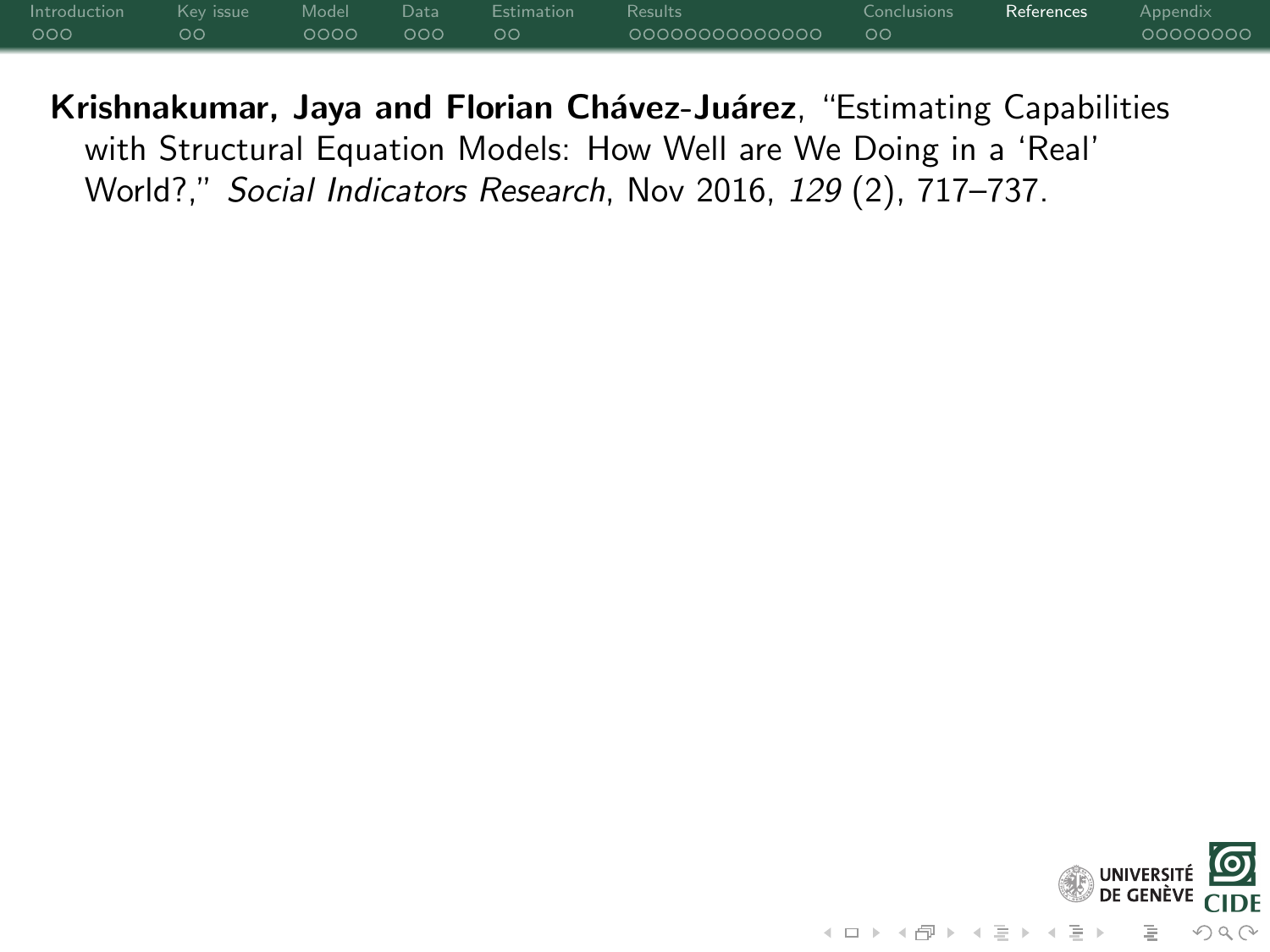<span id="page-36-0"></span>

| Introduction | Kev issue | Model | Data | <b>Estimation</b> | <b>Results</b> | <b>Conclusions</b> | References | Appendix          |
|--------------|-----------|-------|------|-------------------|----------------|--------------------|------------|-------------------|
| 000          | ಂ         | 0000  | 000  | ಂ                 | 0000000000000  | $\circ$            |            | $\bullet$ 0000000 |
| Model slides |           |       |      |                   |                |                    |            |                   |

School Quality

$$
SQ_s \sim \begin{cases} U[0.5, 1.0] & \text{if private primary or lower/upper secondary} \\ U[0.6, 0.8] & \text{if public primary or lower/upper secondary} \\ U[0.55, 1.0] & \text{if public or private tertiary school} \end{cases}
$$

Hospital Coverage

$$
\phi_H = \begin{cases}\n0.002 & \text{for villages} \\
0.003 & \text{for small and large towns} \\
0.005 & \text{for the capital city}\n\end{cases}
$$

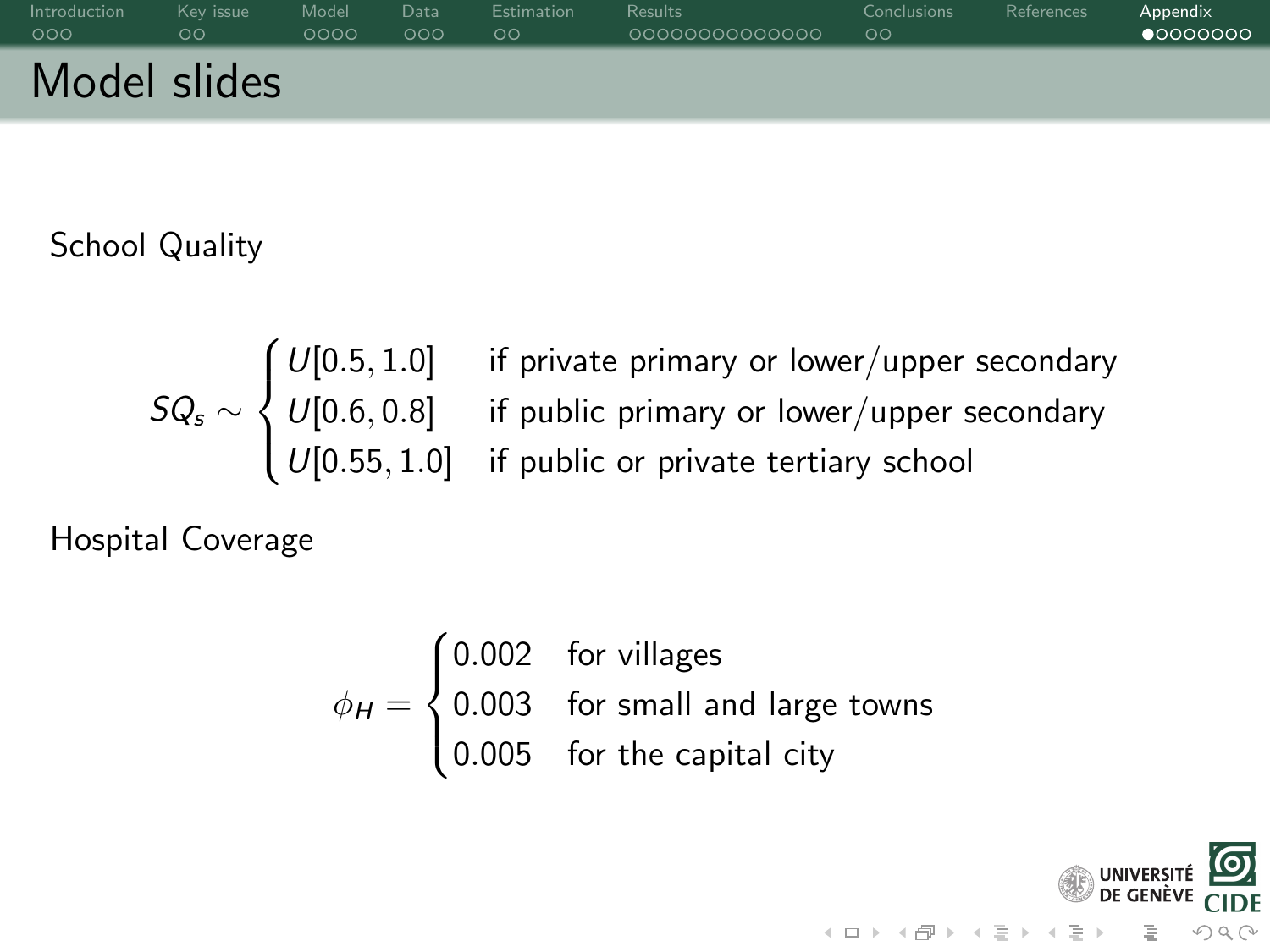

Social Link Intensity

$$
I_{t+1}^{AB} = \begin{cases} I_t^{AB} + \delta_{SM}^+ & \text{if A and B are school-mates in time t and } I_t^{AB} > 0\\ I_t^{AB} - \delta_{SM}^- & \text{if A and B are NOT school-mates in time t and } I_t^{AB} < \delta_{SM}^T\\ I_t^{AB} & \text{if A and B are NOT school-mates in time t and } I_t^{AB} \ge \delta_{SM}^T \end{cases}
$$

ProbabilityofconnectionP(connection) =  $\theta_{SN} \times (1 - |P_A - P_B|)$ 

where  $P_A$  and  $P_B$  refer to the personality index (bound between zero and one) of the two individuals.

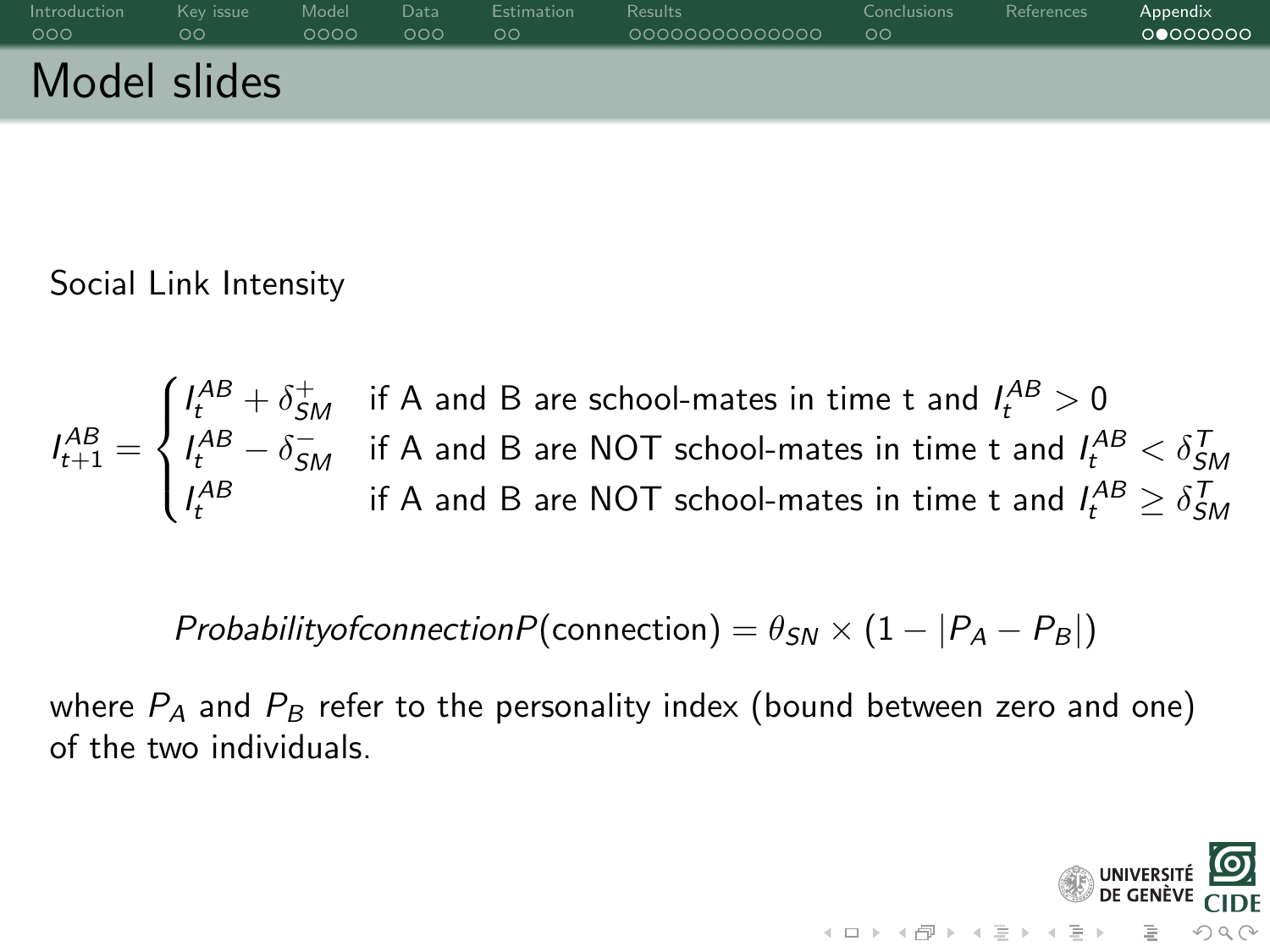| Introduction | Kev issue | Model | Data | <b>Estimation</b> | <b>Results</b> | Conclusions | References | Appendix |
|--------------|-----------|-------|------|-------------------|----------------|-------------|------------|----------|
| 000          | ಂ         | 0000  | 000  | ಂ                 | 0000000000000  | $\circ$     |            | 00000000 |
| Model slides |           |       |      |                   |                |             |            |          |

Wage equation

$$
\tilde{w}_{it} = \theta_{inc} \times X\hat{\beta} + \varepsilon_{it}^I \qquad \qquad \text{with } \varepsilon_{it}^I \sim \mathcal{N}(0, \hat{\sigma} \times \theta_{incvar})
$$

Health Effect on Wages

$$
w_{it}=H_{it}^{\xi}\times\tilde{w}
$$

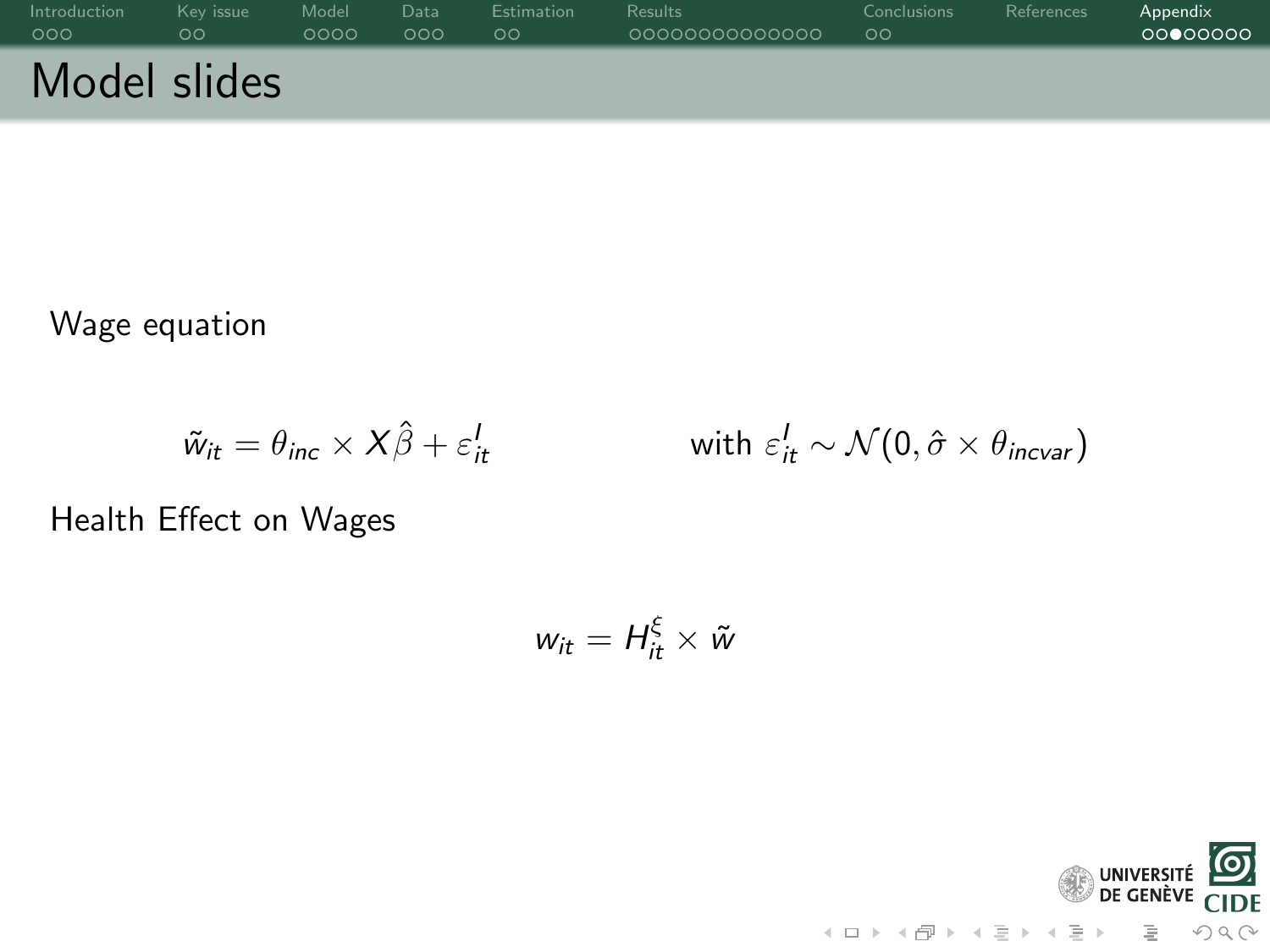| Introduction | Kev issue | Model | Data | <b>Estimation</b> | <b>Results</b> | <b>Conclusions</b> | References | Appendix |
|--------------|-----------|-------|------|-------------------|----------------|--------------------|------------|----------|
| 000          | ಂ         | 0000  | 000  | ಂ                 | 0000000000000  | $\circ$            |            | 00000000 |
| Model slides |           |       |      |                   |                |                    |            |          |

Initial Health Stock

$$
HS_{it} = min\left[1, max\left(0.1, \frac{HS_{it}^{mother} + HS_{it}^{father}}{2} + \varepsilon_i^H\right)\right] \qquad \text{with } \varepsilon_i^H \sim \mathcal{N}(0, \sigma_H)
$$

Health Stock evolution

$$
H S_{it} = H S_{i,t-1} - h s_{it} + r_{it}
$$

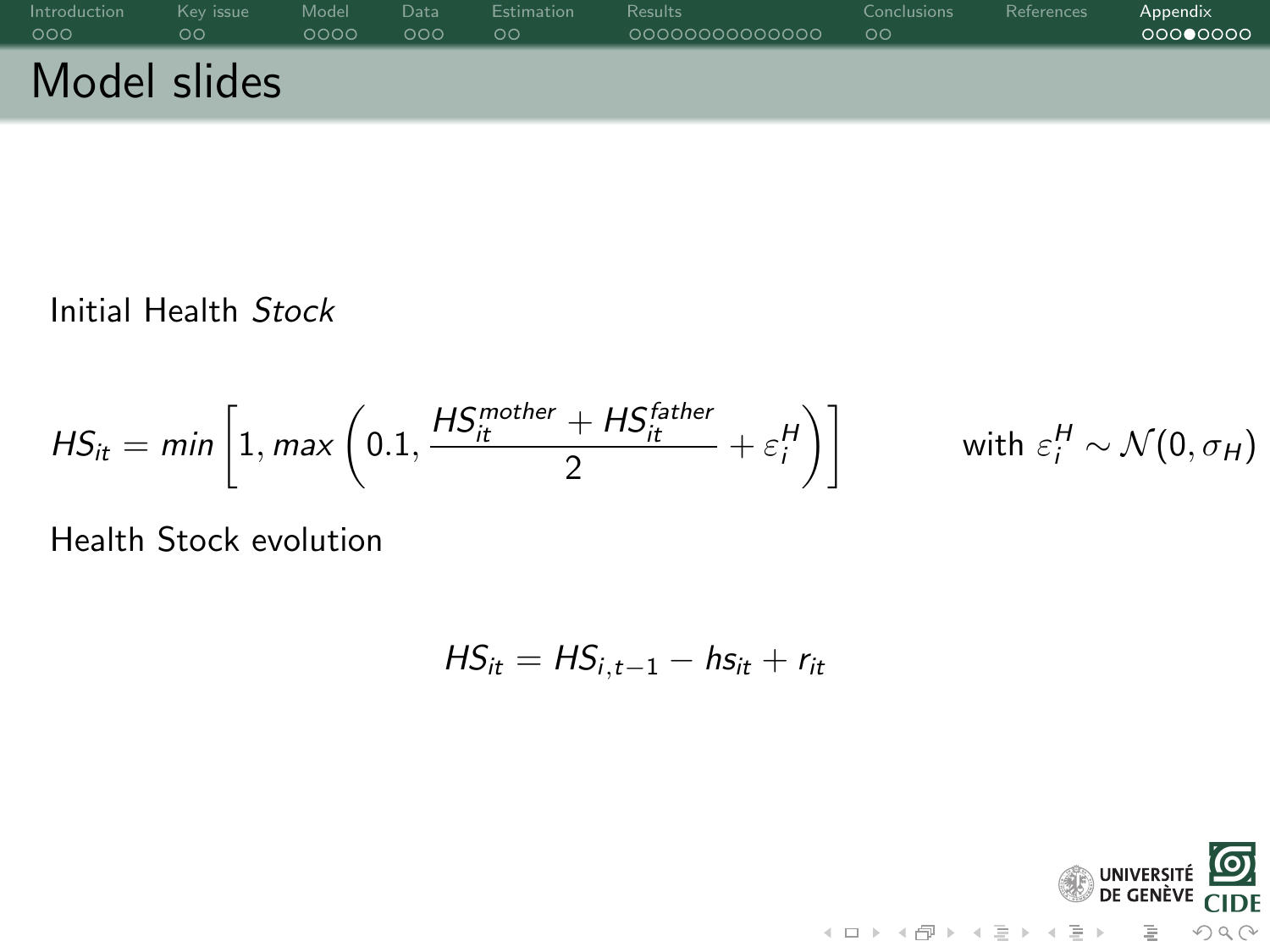

Health Shock

$$
hs_{it} = \begin{cases} \sim \exp(\phi_{age}) & \text{with probability } \pi_{it}^{hs} \\ 0 & \text{with probability } 1 - \pi_{it}^{hs} \end{cases}
$$

Health Shock probability

$$
\pi_{it}^{hs} = \left\{ (0.217 - 0.002age_{it} + 0.000063age_{it}^2) + (1 - H_{it}) \right\} \times \phi_{RF}
$$
\nwith  $\phi_{RF} = \begin{cases} 1 & \text{if no risky behaviour} \\ > 1 & \text{if risky behaviour} \end{cases}$ \n\nRecovery

$$
r_{it} = \phi_H \times \sqrt{hc_{it}}
$$

Health care investment

$$
hci_{ith} = \exp\left(\frac{r}{\phi_H}\right) + \tau_D D_{ih}
$$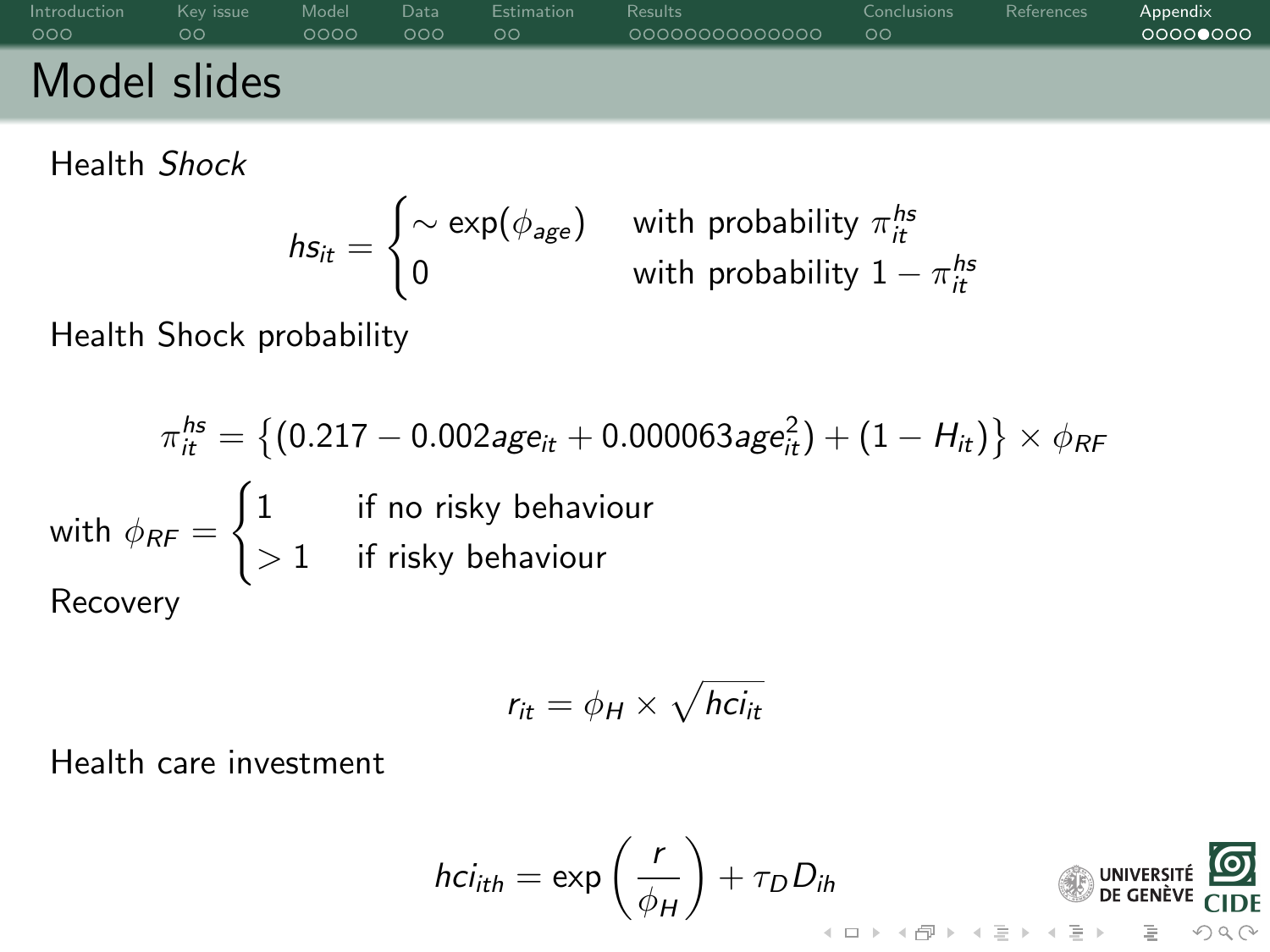# [Introduction](#page-0-0) Key issue [Model](#page-7-0) [Data](#page-11-0) [Estimation](#page-14-0) [Results](#page-16-0) [Conclusions](#page-30-0) [References](#page-35-0) A<mark>ppendi</mark>x Model slides

Child enrolment decision (only at each level)

$$
\text{enrol child } i = \begin{cases} \text{true} & \text{if } (\text{age}_i < 9 \land \text{Asp}_p > \text{educ}_i) \lor (\text{age}_i \geq 9 \land \text{Asp}_i > \text{educ}_i) \\ \text{false} & \text{otherwise} \end{cases}
$$

Educational Aspiration of Child

$$
\text{Aspiration}_{i} = \text{round}\left(\frac{\text{Aspiration}_{\text{mother}} + \text{Aspiration}_{\text{father}}}{2} + \varepsilon_i^A\right) \text{ with } \varepsilon_i^A \sim \mathcal{N}(0, 2)
$$

Human Capital Accumulation

$$
HC_{it} = HC_{i,t-1} + \left(SQ_s \times \frac{IQ_i}{100} \times HS_{it} + \varepsilon_{it}^E\right)
$$

Condition to pass a grade:  $HC_{it} \geq \Psi_{gs} \equiv \psi_s g$ 

Education years accumulation

$$
educ_{it} = educ_{i,t-1} + \mathbb{1} \left(HC_{it} \geq \Psi_{gs}\right)
$$

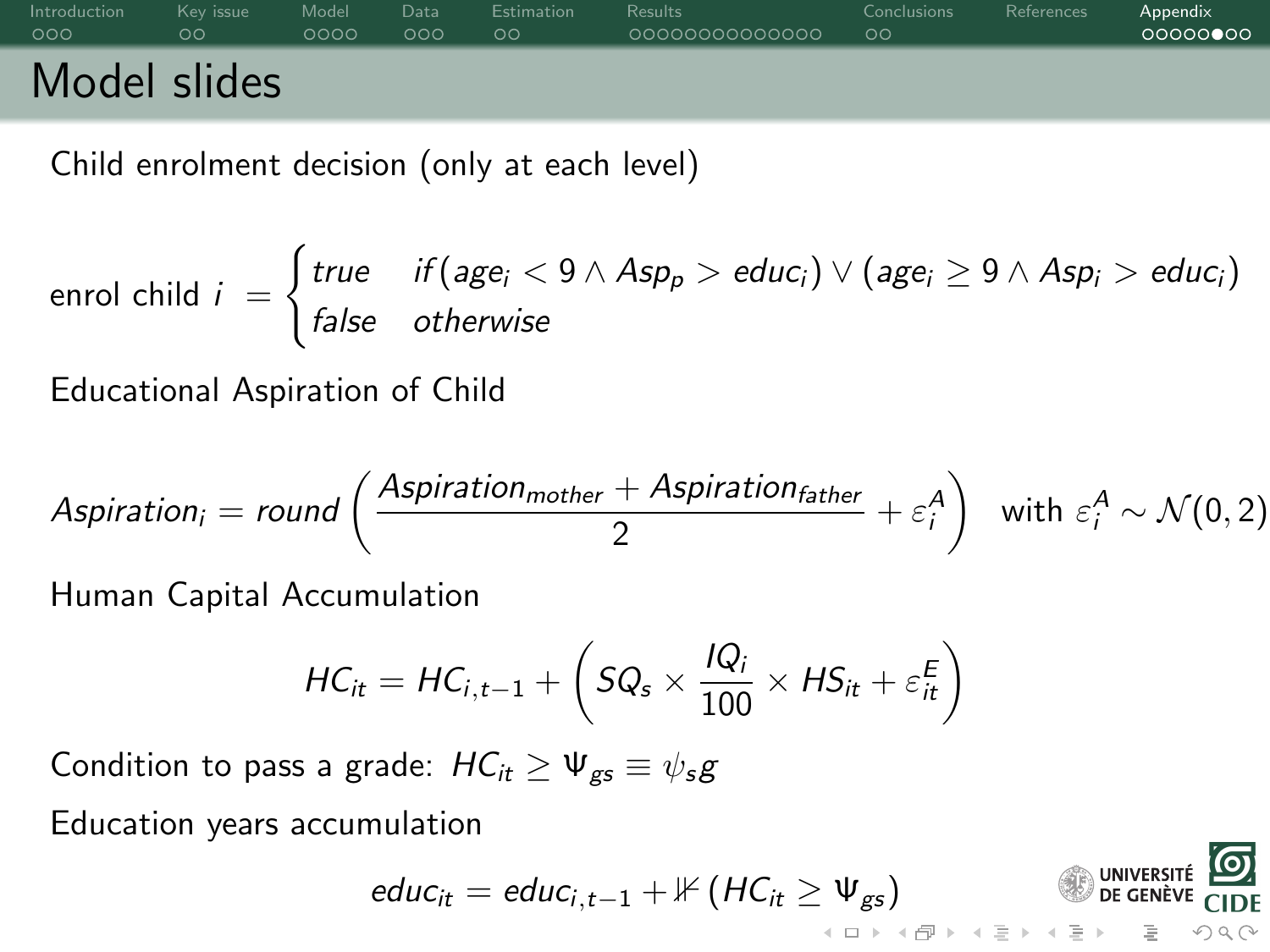| Introduction | Key issue | Model | Data | <b>Estimation</b> | <b>Results</b> | <b>Conclusions</b> | References | Appendix |
|--------------|-----------|-------|------|-------------------|----------------|--------------------|------------|----------|
| 000          | ಂ         | 0000  | 000  | ಂ                 | 0000000000000  | $\circ$            |            | 00000000 |
| Model slides |           |       |      |                   |                |                    |            |          |

Mating probability

$$
Prob(match_{ij}) = \theta_m \times \frac{1 - \Delta P_{ij}}{\sum_j (1 - \Delta P_{ij})}
$$

Personality distance

$$
\Delta P_{ij} = abs(P_i - P_j)
$$

Personality of child

$$
P_{child} = \min\left\{1, \max\left(0, \frac{1}{2}(P_{mother} \times P_{father}) + \varepsilon\right)\right\} \qquad \text{with } \varepsilon \sim \mathcal{N}(0, \sigma_{pers})
$$

UNIVERSITÉ O

 $\equiv$ 

 $OQ$ 

 $\overline{A}$  ,  $\overline{B}$  ,  $\overline{B}$  ,  $\overline{A}$  ,  $\overline{B}$  ,  $\overline{A}$  ,  $\overline{B}$  ,  $\overline{A}$  ,  $\overline{B}$  ,  $\overline{A}$